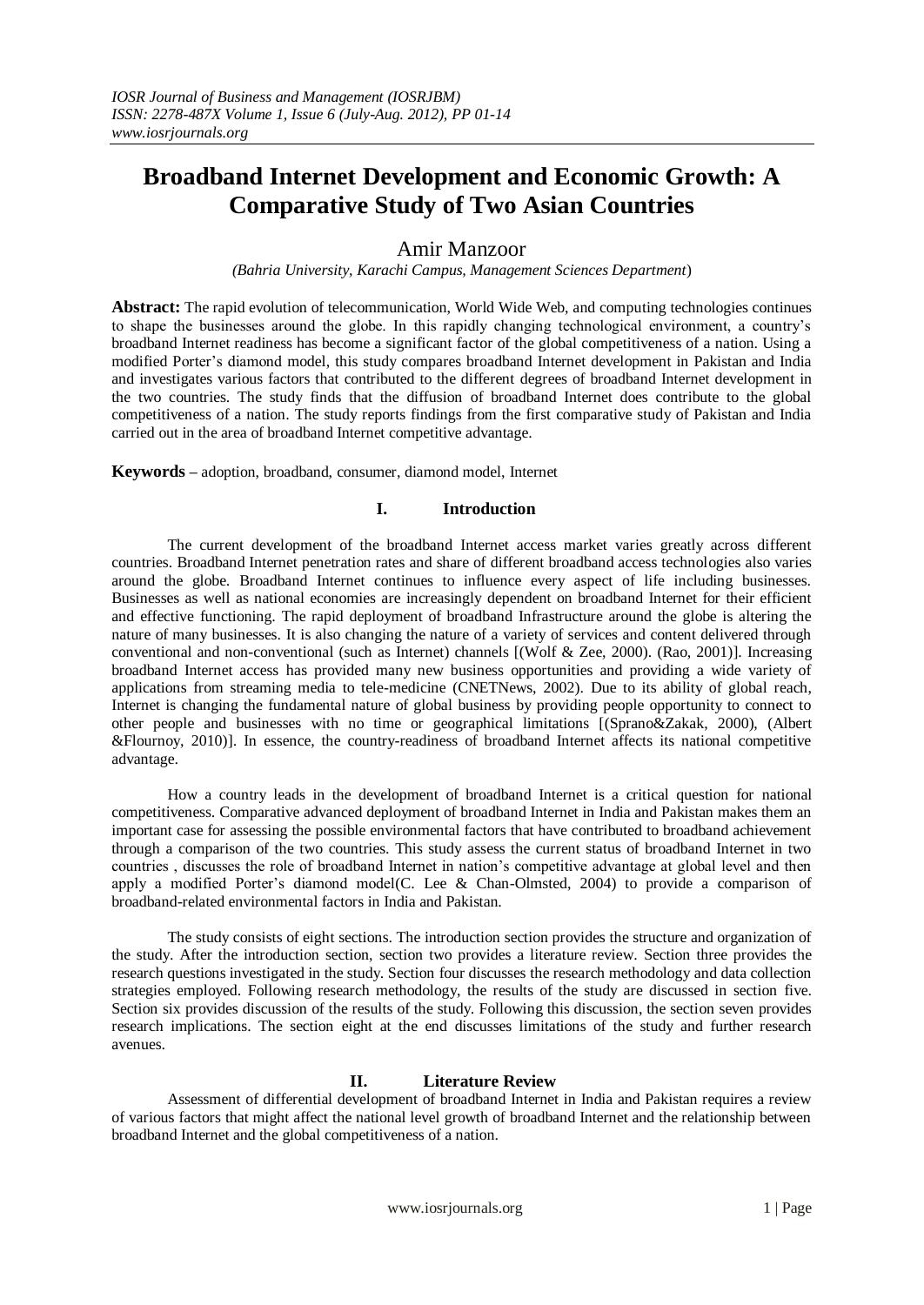# **2.1 Factors Influencing the Development of the Internet**

There exist many country-level broadband Internet (or Internet) studies. Analyzing seven developed countries, (Garfield & Watson, 1997)found a significant role of national culture in the policy decisions and development of country-level information infrastructures. Comparing the adoption processes of the broadband access in the United States and Korea, (Han, 2003) found that the combination of government"s ICT policy and the unique cultural traits was the driving force behind the rapid diffusion of the broadband access. Examining the factors that encourage Internet diffusion across OECD countries, (Hargittai, 1999)established that the most significant predictors of country-level Internet uptake were the country's economic wealth and telecommunications policy.[(OECD, 2001a), (OECD, 2008)] found that infrastructure competition and removing differences in broadband Internet access was the most viable factor governments could use for the faster broadband Internet uptake. It also emphasized the importance of more competitive environment for the dominant broadband market leaders (through policies such as local loop unbundling and line sharing) as secondary necessary step to boost broadband Internet diffusion.

The studies cited, however, focused on individual factors responsible for the growth of broadband Internet (or Internet) growth. Most studies investigating the link between country"s competitive advantage and growth in various broadband-related industrial sectors have compared United States with many Asian countries for example (H. Lee et al., 2003) and (Choudrie& Lee, 2004). Taking Singapore as a success story of a most comprehensive and coordinated effort to promote information technology, (Hon, 1992) suggests that a proactive government strategy is the driving force behind the successful Internet deployment. Specifically the government policies regarding funding for small and medium-sized information technology companies, adoption of global standards, special demonstration projects, and skills development are key to the Internet development at country level. While the developed countries already established policies to promote IT innovation, the process of institutionalization of policies to accelerate and support IT innovation started in various newly industrialized and developing nations(King et al., 1994). Investigating broadband development in South Korea, (Choudrie& Lee, 2004) identified government leadership, fierce competition, low prices, cultural aspects, and geographic and demographic aspects as the driving factors behind broadband internet growth. Analyzing developed OECD nations, (Cane, 1992) argues that managerial and regulatory obstacles tend to inhibit diffusion of information technology despite the availability of well-built infrastructures, computer and telecom industries, and significant resources. Investigating the patterns and problems of Internet diffusion in less developed countries, (Goodman, Press, Ruth, &Rutkowski, 1994) suggested three barriers to the wider distribution of Internet: government policies, laws, and practices; technical barriers; and local/cultural factors.

Many analytical frameworks have been developed to understand Internet roll out and use at country level. Analyzing low and middle-lower income countries<sup>1</sup>, (Bazar, 1997) suggested a framework to assess the Internet development at country level. This framework consisted of dimensions such as government policies, national culture, country-wide information technology penetration, economic development, and national language. Analyzing in-depth studies of about 25 countries undertaken since 1997, (Wolcott, Press, McHenry, Goodman, & Foster, 2001) suggested a framework for assessing Internet diffusion at country level. This framework consists of six dimensions and 12 determinants, divided into three categories, which influence these dimensions. The six dimensions include sectoral absorption, organizational infrastructure, geographic dispersion, sophistication of use, pervasiveness, and connectivity infrastructure. The 12 determinants include variety of ISPs, Geography, Cost of Internet access, Ease of use of the Internet, perceived value, demand for capacity, adequacy and fluidity of resources, Culture of entrepreneurship, ability to execute, forces for change, change enablers, and regulatory/legal framework.(Beilock & Dimitrova, 2003) suggested that the Internet development at country level is most significantly influenced by per capita income. The two other influencing factors include openness of a society and infrastructure. Analyzing African least-developed economies, (Mbarika& Byrd, 2009)suggested six factors behind the Internet development at country level. These factors include domestic and foreign investment in ICT, wireless and satellite infrastructure, self-sufficiency, government regulatory policies, local capacity, and degree of privatization of telecommunications sector.

# **2.2 Relationship between Broadband Internet Technology and Competitiveness**

-

For a nation"s economic prosperity, broadband Internet infrastructure has become strategically important with the emergence of electronic commerce [(Garfield & Watson, 1997), (Oxley &Yeung, 2001), (H. Lee, O"Keefe, & Yun, 2003), (Greenstein & Prince, 2006),(Turk, JermanBlažič, &Trkman, 2008),(Czernich,

<sup>&</sup>lt;sup>1</sup> Such as China, Vietnam, Mongolia, Laos, Philippines, India, and most African countries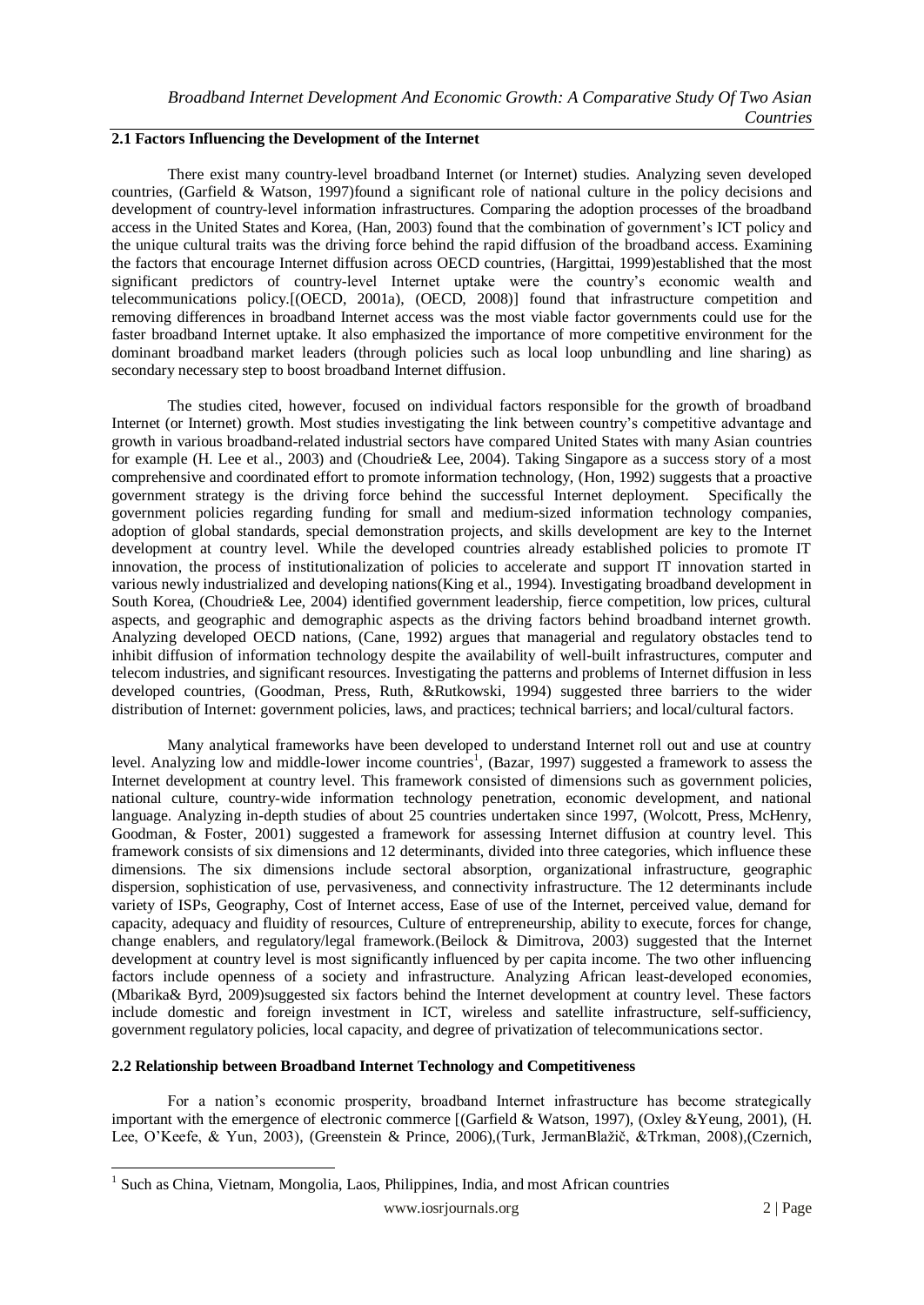Falck, Kretschmer, &Woessmann, 2011)]. With migration towards a heavily e-commerce dependent-economy, the future contribution of Internet to the nation's economic wealth will be increasingly significant [(Garfield  $\&$ Watson, 1997),(Oxley &Yeung, 2001)]. (Schumpeter, 1947) idea of technological competition in capitalist economies became the basis of 1960s neo-technological trade theories. According to (Dosi, Pavitt, &Soete, 1990), these theories signified the impact on trade of differential cross-country technological competency. Analyzing 15 OECD countries data of two decades (1960-1980),(Fagerberg, 1988) found that increasing technological ability and productive capacity is important for competitiveness of a nation. Broadband plays a critical role in the functioning of national economy, the social interaction, and facilitates connection among businesses, governments, and consumers(OECD, 2008). In essence, the previous studies establish the importance of broadband Internet readiness for a nation"s global competitiveness.

# **2.3 Porter's Diamond Model**

Porter's diamond model (Porter, 1990a) is an analytical framework that can be used to study the sources of an industry"s competitive advantage while taking into consideration the country-level factors. The diamond model has four country-based analytic dimensions. These four dimensions are industry factors, demand conditions, supporting industries, and firm context and strategy. The degree of interaction among the four dimensions determines the magnitude of national success. Many researchers have criticized diamond model e.g. about its ability to provide precise definitions of some key concepts and the predictive ability(Grant, 2006), difficulty in identifying causal relationships(Kaufman, Gittell, Merenda, Naumes, & Wood, 1994), and applicability of the model in small economies<sup>2</sup>[(Rugman& Alan, 1992), (Bellak& Weiss, 1993),(Rugman&D"Cruz, 1993),(Cartwright, 1993),(O"Donnellan, 1994),(Moon, Rugman, &Verbeke, 1995), (O"Malley & O"Gorman, 2001), (Öz, 2002), (Sohn, 2004)].

However, there exist many studies that employed Porter diamond model to examine various industries e.g. to determine British local economy's competitiveness (Healey & Dunham, 1994), to evaluate research performance of various departments of higher education institutions in UK(Curran, 2001), to assess competitiveness of Armenia(Chobanyan& Leigh, 2006), to explore the development of competitive advantage of Irish software industry(O"Malley & O"Gorman, 2001), to investigate Taiwan's TFT–LCD industry competitive advantage(Chang, 2005), to investigate competitive advantage of Silicon Valley of USA [(Wonglimpiyarat, 2005),(Wonglimpiyarat, 2006)], and to investigate the competitive advantage of Chinese automobile industry(Wu, 2006). The studies found that causes of competitive advantage of an industry can be found in all four of Porter's suggested determinants of competitive advantage.

Traditionally, governments have applied push strategy to promote and develop information and communication technology infrastructure by providing the right environment. Increasingly, the governments will need to switch their focus to pull strategy of Internet development by promoting digital literacy, establishing an enabling environment, and fostering the development of applications, including local content (Williams, Kelly, Mulas, Zhen-Wei Qiang, & Raja, 2010).(Picot & Wernick, 2007) concluded that successful governmental strategies include both public good and competition-related aspects of broadband.

# **III. Research Questions**

The broadband Internet deployment levels vary in Pakistan and India. This study will apply Porter" Diamond Framework to compare various environmental factors related to broadband Internet in both countries to assess national competitive advantage. The factors included in the study will be those that probably influence the Internet growth in a country and affect the relationship between technology and the competitiveness of a nation at global level.

# **IV. Research Methodology And Data Collection**

To investigate the research questions, a case study approach will be used in this study with selected cases being Pakistan and India. The case study approach is suitable for the topics that involve special or unique situations requiring intensive, in-depth, study [(Bradshaw & Wallace, 1991),(R. K. Yin, 1992),(Winston Tellis, 1997),(D. R. K. Yin, 2002), ,(Gomm, Hammersley, & Foster, 2000), (Dul&Hak, 2007)] as is the current study of India and Pakistan.

-

<sup>2</sup> such as Ireland and Finland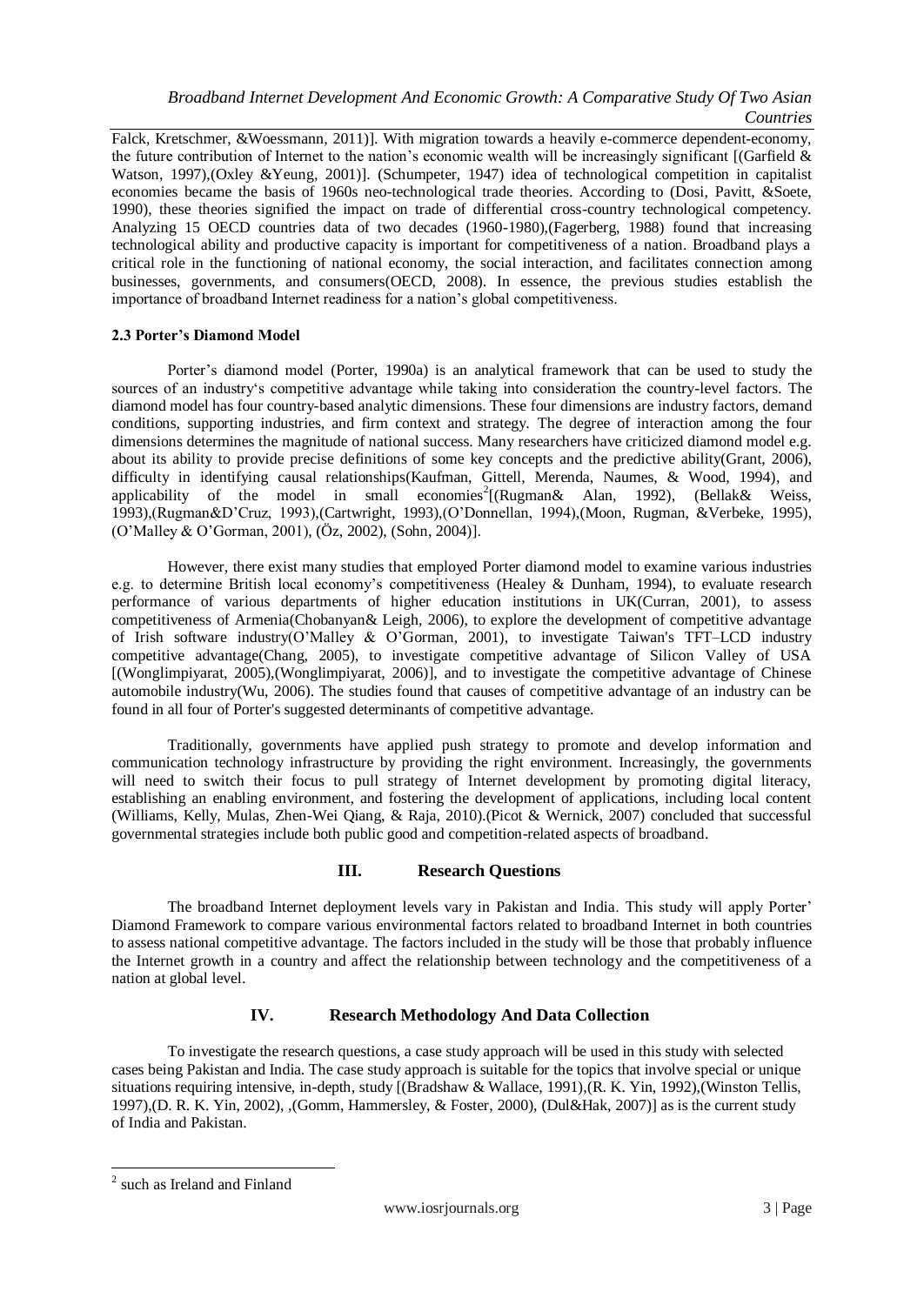This study will use a modified Porter diamond model suggested by (C. Lee & Chan-Olmsted, 2004)for the comparative study of the broadband Internet markets of both countries (See figure 1). The modified diamond model includes government as a significant external determinant of competitiveness. The inclusion of this determinant is necessary because of two reasons. First, the government has the ability to support and encourage an entrepreneurial environment and infrastructure (O"Shaughnessy, 1996). Second, changes in regulatory establishment require corresponding changes in any one or all the determinants of Porter"s diamond and their associated strategies (Beije & Nuys, 1995). The determinant of government may influence other determinants and at the same time be influenced by each of the four diamond determinants. The modified diamond model will use industry, not the firm, as unit of analysis. This is because the firms innovate to survive under competition and competition has a positive link with increased improvement and innovation (Porter, 1990a). Subsequently, the determinant of firm strategy, structure, and rivalry will be changed to Competition Conditions determinant. An industry-level competition conditions determinant probably is a more appropriate choice for this study. Therefore, the competitive advantage of nation can be considered as function of five determinants: Advanced Factor Conditions, Consumer/Demand Conditions, Related and Supporting Industries, Competition Conditions, and Government.(Beije & Nuys, 1995) found that Advanced Factor Conditions (such as facilities for research, educational levels, and communication networks) are most significant in determining industry dynamics and to achieve higher levels of competitive advantage.

# **4.1 Measures of Proposed Determinants of Diamond Model**

Limited studies are available that focus on Internet or electronic commerce development at global level [(Bazar, 1997), (Hargittai, 1999) ,(Sprano&Zakak, 2000), (Guillén&Suárez, 2001),(OECD, 2001a),(Oxley &Yeung, 2001), (Wolcott et al., 2001), (Wunnava&Leiter, 2009)]. With limited available literature the task of developing feasible measures of the determinants of diamond model is fairly challenging.

# **4.2 Advanced Factor Conditions**

National Internet infrastructure, the educated and skilled labor force, and number of research institutes are measures that can be used to represent advanced factor conditions (Porter, 1990a). Internet infrastructure can be measured by measuring the household PC penetration level<sup>3</sup>, the ratio/number of broadband Internet connections among total Internet users, the number of World Wide Web hosts, and the number of web sites. The number of people accessing Internet using broadband Internet is an indicator that can be used to measure both the potential of e-commerce and extent of access to a wide array of online services. The number of Internet hosts can be used as an indicator to measure Internet infrastructure development (Atkinson & Court, 1998).

The number of Internet web sites is an indicator that can be to represent the level of Internet content development at national level (OECD, 2001b). The education level completed by adults is a useful indicator that can be used as a reflection of a person's skill level and measure level of the human resource(OECD, 2001c).

# **4.3 Consumer/Demand Conditions**

The determinant of consumer/demand conditions denotes two aspects of consumers' demand: quality and quantity(Porter, 1990a). To understand the consumer demand of broadband Internet, this study will utilize as proxy the Internet consumers" characteristics and behavior. To understand Internet consumer characteristics, demographic factors<sup>4</sup> will be reviewed. To gain understanding of the behavior of Internet consumers, their common online activities are studies. To understand behavior of potential Internet consumers, the reasons for non-connectivity to the Internet are also assessed.

# **4.4 Related and Supporting Industries**

For this determinant, the study will focus on e-commerce which is an essential Internet-driven industry. (Sprano&Zakak, 2000) found that E-commerce, with efficiencies gained through used of Internet technologies, can help gear up or shift national competitiveness. The number of secure servers in a country is an approximate and reasonable measure of national e-commerce activities(OECD, 2001b). Number of e-commerce transactions is an indicator that can be used to measure the volume (or size) of e-commerce business in a country [(OECD, 2002),(US Census Bureau, 2001)].

-

 $3$  A computer is a necessary requirement for Internet connectivity.

<sup>&</sup>lt;sup>4</sup>E.g. level of income, education level, and age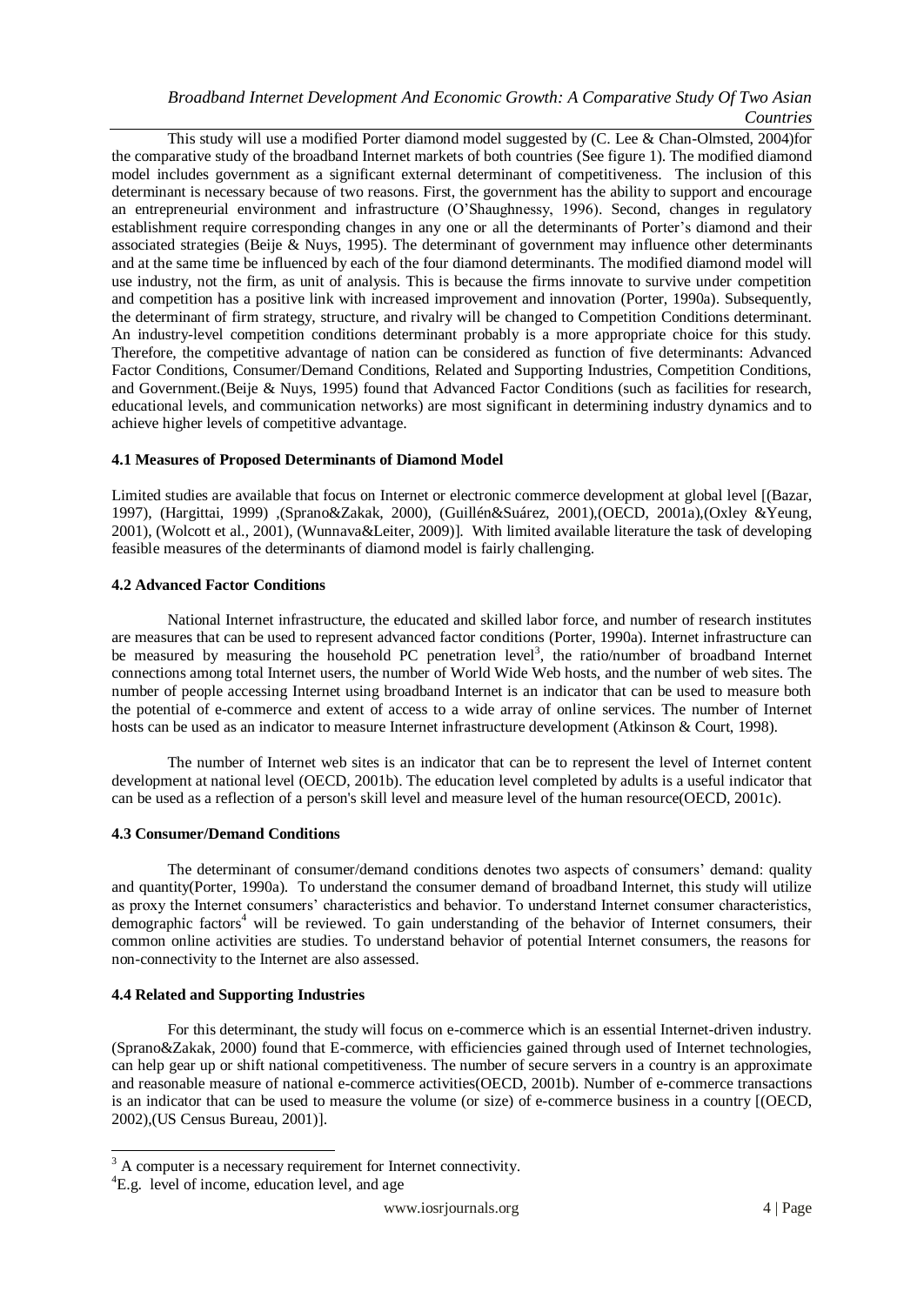#### **4.5 Competition Conditions**

For this determinant, the study will focus on competition in broadband Internet industry<sup>5</sup>. (OECD, 2001c) found that this competition was one of the significant factors affecting the growth of Internet development in certain countries. The study will review competition among technologies (such as (Digital Subscriber Line) (DSL), cable mode, wireless etc.) and the competition among broadband Internet service providers. To examine the competition in the market, the study will examine the pattern of broadband Internet market share of competing technologies and the top-four firms" ratios (CR4). To evaluate the results of competition, the study will also review the price of broadband Internet access.

#### **4.6 Government**

For this determinant, the study will examine broadband-related specific government policies and the regulatory regimes of telecommunication operators to evaluate the differential governmental influence on broadband Internet market.

For the purpose of this study, various sources such as government publications, marketing research reports, and press reports were studied. Specific data sources include OECD, World Bank, UNDP Statistics, UNESCO Statistics, International Telecommunication Union (ITU), government sources etc. were used.

# **V. RESULTS**

#### **5.1 Role of the Government**

#### 5.1.1 Pakistan

-

First broadband connection in Pakistan was given in 2002. The projected number of broadband subscribers in Pakistan by 2009 was 643,892 and it was expected that the number will reach 1,213,000 by 2012 (PTA, 2011).Since Pakistan Telecommunication Authority (PTA), the telecom regulatory authority in Pakistan, enforced the deregulation policies including giving broadband licenses to private companies in 2004, many players entered into the broadband market. There were players competed in providing broadband with same technologies and there were players who dominated in particular access technology. Fixed line penetration was a significant issue in Pakistan. Fixed line penetration rate was 3.5% in 2009 and it was expected to drop to 2.8% by 201. During the last decade, Pakistan saw sustained growth in its telecom industry (especially the mobile sector). During 2006-2007, the total mobile phone subscribers increased from 22 million to 77 million. Over the last few years, the Pakistan broadband Internet market witnessed a great deal of technological and strategic transformation. Competition in the broadband market strengthened after the introduction of a new operator Qubee (a Wireless-based broadband service provider). Soft licenses and relaxed terms and conditions from Pakistan Telecommunication Authority (PTA) facilitated access to latest broadband technologies in Pakistan. A wide range of broadband technologies (such as DSL, Worldwide Interoperability for Microwave Access (WiMAX), Fiber-to-the-Home (FTTH), Evolution-Data Optimized or Evolution-Data Only(EvDO), Hybrid fiber-coaxial(HFC)and Very-high-speed digital subscriber line 2( VDSL2)were made available to Pakistani Internet users (PTA, 2011).

Wateen, a UAE-based telecommunication company operating in Pakistan, launched World's first largest commercial WiMAX network in Pakistan in 2007. Pakistan Telecommunication Company Limited (PTCL) was the first telecom operator on the globe that used VDSL2 technology under brand name PTCL Ultra Net (with supported bandwidth of up to 50 Mbps). PTCL also deployed its first Fiber to Home service in Karachi which was based on Gigabit Passive Optical Network technology. Mobile Number Portability (MNP) project was launched in 2010 which further intensified competition in the market. Government of Pakistan established a Universal Service Fund (USF) to with the mandate of developing telecommunication services in both un-served and under-served areas of Pakistan. The funds for USF operation were contributed by telecom Operators and government provided no funding. An independent board of directors, with members from industry and consumers, was setup to run the affairs of USF. Significant contributions of USF included providing 300,000 new broadband connections and establishing more than 800 Educational Broadband Centers in different higher-secondary schools/colleges and more than 200 Community Broadband Centers in USF areas.

 $5$  E.g. competition among different networks, technologies, and companies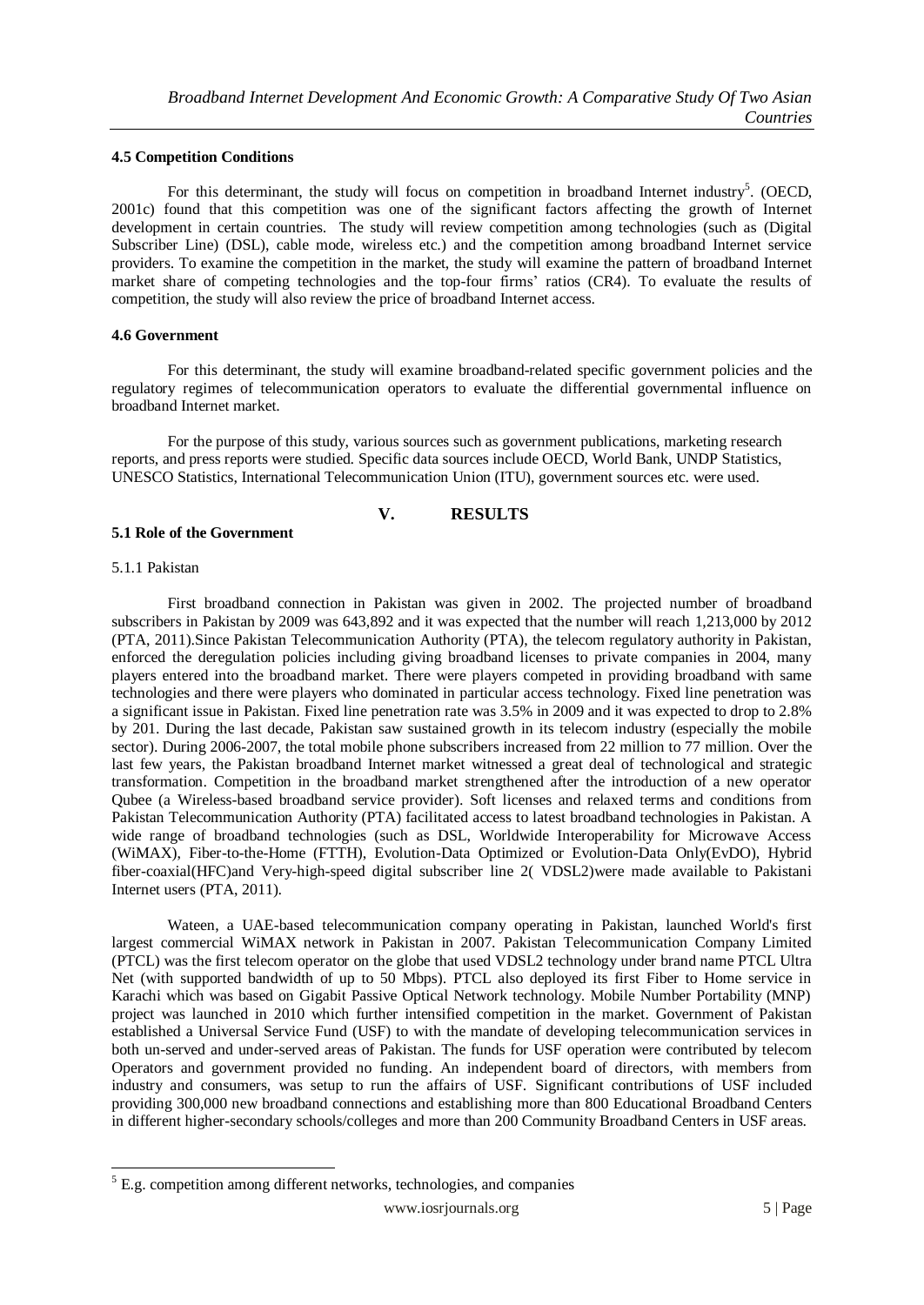# **5.1.2 India**

First broadband connection in India was given in 1998.The projected number of broadband subscribers in India by 2007 was 9 million and it was expected that the number will cross 15 million by 2012.The Indian government announced its broadband policy in 2004. After the Broadband policy was unveiled in 2004, Operators such as VSNL Broadband Limited and Reliance Communications Limited established strong fiber optic backbones. India is considered as one of the largest and fastest growing major telecom markets in the world. Broadband Internet in India is growing mainly due to the rapid growth in Indian telecommunication sector. India"s growing economy, rapidly expanding middle class, low tariffs ,and highly competitive market have further supported the continuous expansion of the broadband sector(ABI Research, 2012).Successive Indian governments introduced comprehensive reforms over the last decade that changed the landscape of telecommunication in India. Indian government has taken many initiatives, such as Indian PC program, egovernance, e-learning, and e-healthcare services, to spur the growth of broadband Internet. Broadband network expansion and upgrades are underway in India to match up with comparable Asian broadband markets. Indian government has made three priorities for their future plans to increase broadband penetration and usage: lower CPE pricing, affordable broadband software and hardware, and cheap, consistent broadband interconnectivity among villages (Informationweek, 2011).

The Indian government has continued its policy of an open and competitive broadband market. Some of the key steps in this regard included issuing licenses to new telecom operators, allowing global operators to work with local companies, privatization of the country"s long-distance market, bandwidth sharing among ISPs, allowing the use of Ku-band in both Indian and foreign satellites, and launch of Mobile Number Portability (MNP)(TRAI, 2010).In 2011, the fixed line penetration in India was 3% and around 98% of the Indian population had some form of access to a telephone (BusinessWire.com, 2011). During the last decade heavy investment was made in telecom infrastructure. The Indian government continued to force completion of restructuring of telecommunications regulatory regime. The Telecom Regulatory Authority of India (TRAI) continued its structural reforms such as adoption of unified licensing, increased infrastructure sharing, and revised foreign direct investment policy increasing foreign ownership limit from 49% to 74% (TimesofIndia, 2012). In 2012, Indian government approved a national broadband plan. The objective of the plan was to provide high-speed Internet access and e-government services to more than 160 million people by 2014. Under this plan, an open access country-wide optical-fiber based broadband network will be established which will provide connectivity to all areas with population of 500 and above by 2013(TRAI, 2010).

# **5.2 Determinant Comparison**

# 5.2.1 Comparing the Advanced Factors

The comparison of advanced factors conditions is performed with respect to broadband Internet infrastructure and the educated and skilled labor force.

# **5.2.1.1 Broadband Internet infrastructure**

Pakistan lags behind India in terms of the PC penetration and broadband connections. The personal computers per 100 people in Pakistan were 0.4 while in India it was 3.3 (See TABLE 1). The number of fixed broadband Internet subscribers per 100 people in Pakistan was 0.37 while in India it was 0.67. With respect to the relative number of hosts and Web sites, Pakistan is far behind India with 0.65 hosts per 1000 inhabitants. India has a large number of Websites exists in national and other languages (20,000 and 130,000 respectively). While the same data for Pakistan was not exactly available, industry experts believe that the situation is very dismal. This situation depicts that the Pakistan has produced much less online content than India.

In summary, Pakistan lags behind India with respect to the PC penetration and households with broadband Internet access. Thus, Pakistan appears to forgo the potential advantage of network externalities. Pakistan has much less concentration of Internet hosts and Web sites, which is a disadvantage for the production of Internet content. In summary, Pakistan"s Factor Conditions have focused on the consumption of Internet content with little or no emphasis on production of Internet content.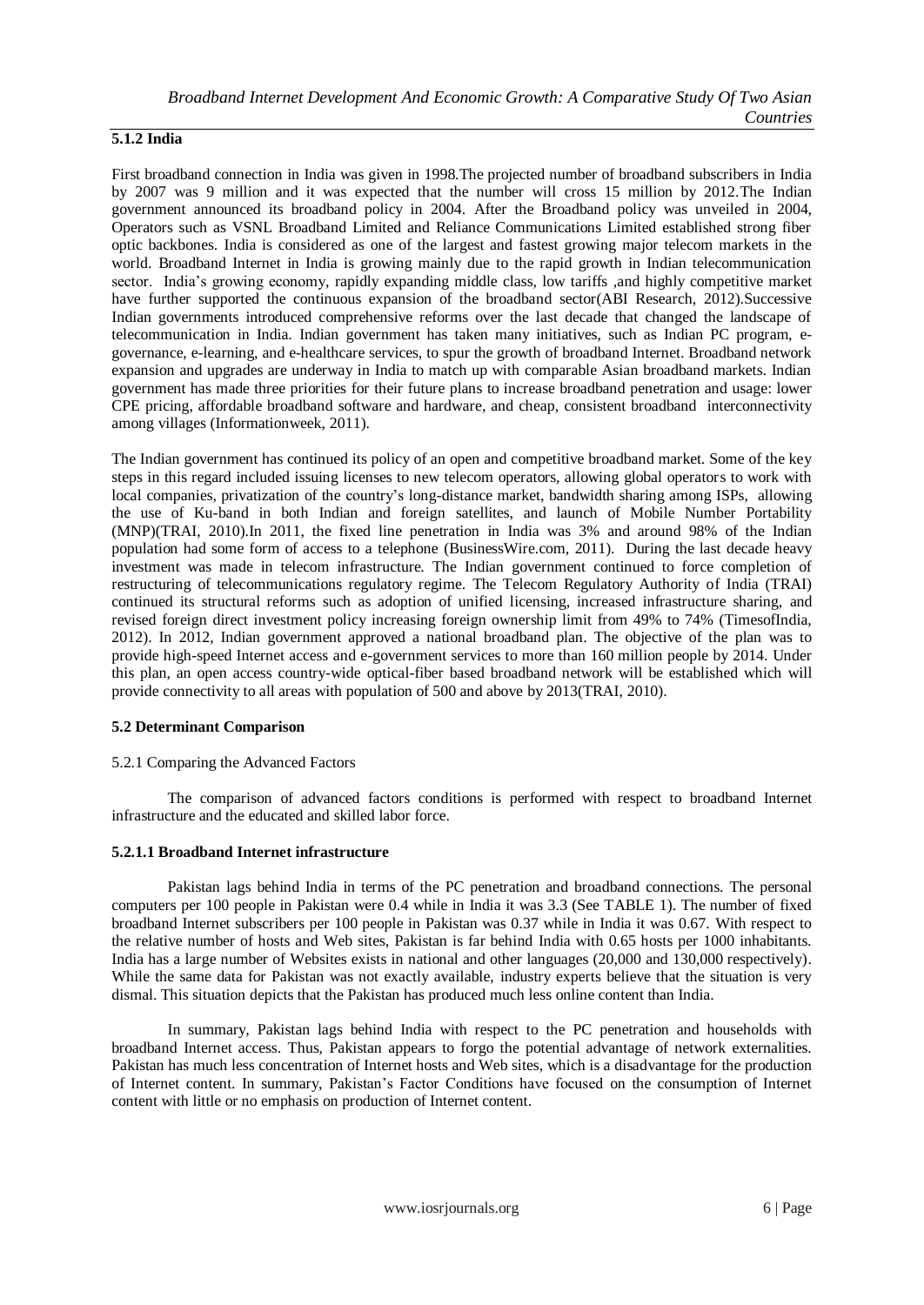# **5.2.1.2 Educated/skilled labor force**

Pakistan lags behind India with respect to the educated labor force. The overall literacy rate in Pakistan was 56 % compared with 63% in India. About 1.51% of the Pakistani population aged 25–64 years completed university level education, compared to 4.57% for India. In Pakistan, there were 64 technicians per million people compared to 94 in India. There were approximately 152 researchers per million people in Pakistan compared with 137 in India. (See TABLE 1)

Pakistan appears to have an overall less educated labor force than India. Since an educated and skilled labor force often represents the extent of national investment in knowledge creation, we can safely conclude that the Pakistani nation has invested less in knowledge creation than India. Comparatively, India seems in a better position to become a knowledge-based economy.

#### **5.2.2 Comparison of the Nature of Internet Consumers**

This section reviews key characteristics of demographic profile and the main activities of broadband Internet users in Pakistan and India. The reasons for non-connectivity of people are also discovered to understand behavior of potential Internet users.

# **5.2.2.1 Education**

In Pakistan, approximately 37% of the Internet population had a bachelor's degree and 63% completed high-school compared with 44 %% and 49% of Internet population in India respectively. In summary, compared with India, Pakistan exhibits a greater degree of inequality of Internet use between high-level education and low-level education Internet users. (See TABLE 3)

#### **5.2.2.2 Age/Gender**

With respect to age, Pakistani and Indian Internet users share somewhat similar profile. Internet users had a significant proportion of teenagers and university students than people aged 45 and more. Internet usage in Pakistan is growing rapidly especially among students and metropolis. There appears to be a relatively large gap between the young and older Internet users in Pakistan than India. Similarly, more man than woman using Internet in Pakistan as in the case of India. In summary, the inequality of Internet use between younger and older Internet users is greater in Pakistan than India.

#### **5.2.2.3 Family Income**

High-income Pakistani individuals were more likely to be Internet users as compared with their Indian counterparts. Internet use by high-income households was 5% in India and 75% in Pakistan. In contrast, Internet use by middle-income households was around 89% in India and 14 % in Pakistan (See TABLE 3). It appears that the difference of Internet use between different income groups is relatively smaller in Pakistan than India.

# **5.2.2.4 Housing Pattern**

The Internet users in both Pakistan and India share a similar geographical pattern. Both countries had more urban Internet users than rural users. The broadband Internet penetration rate among Indian urban households was 95% and 96% in Pakistan (See TABLE 3). There exists a large inequality of Internet use between urban and rural households in both countries.

Internet users in Pakistan and India seem share similar demographic profile characteristics i.e. more users had higher education, young age, middle income, male, and lived in urban settings. In summary, the widespread use of the Internet in both countries appears to be more concentrated in specific consumer groups.

# **5.2.2.5 Main Online Activities**

Internet users in Pakistan and India exhibit slightly different preferences with respect to online activities. The primary online activities of Pakistani Internet users were information search (Financial, educational, general), e-mail, playing online games, and Entertainment (Music, Videos). On the other hand, primary online activities of Indian Internet users were e-mail, entertainment (Music, Videos), Information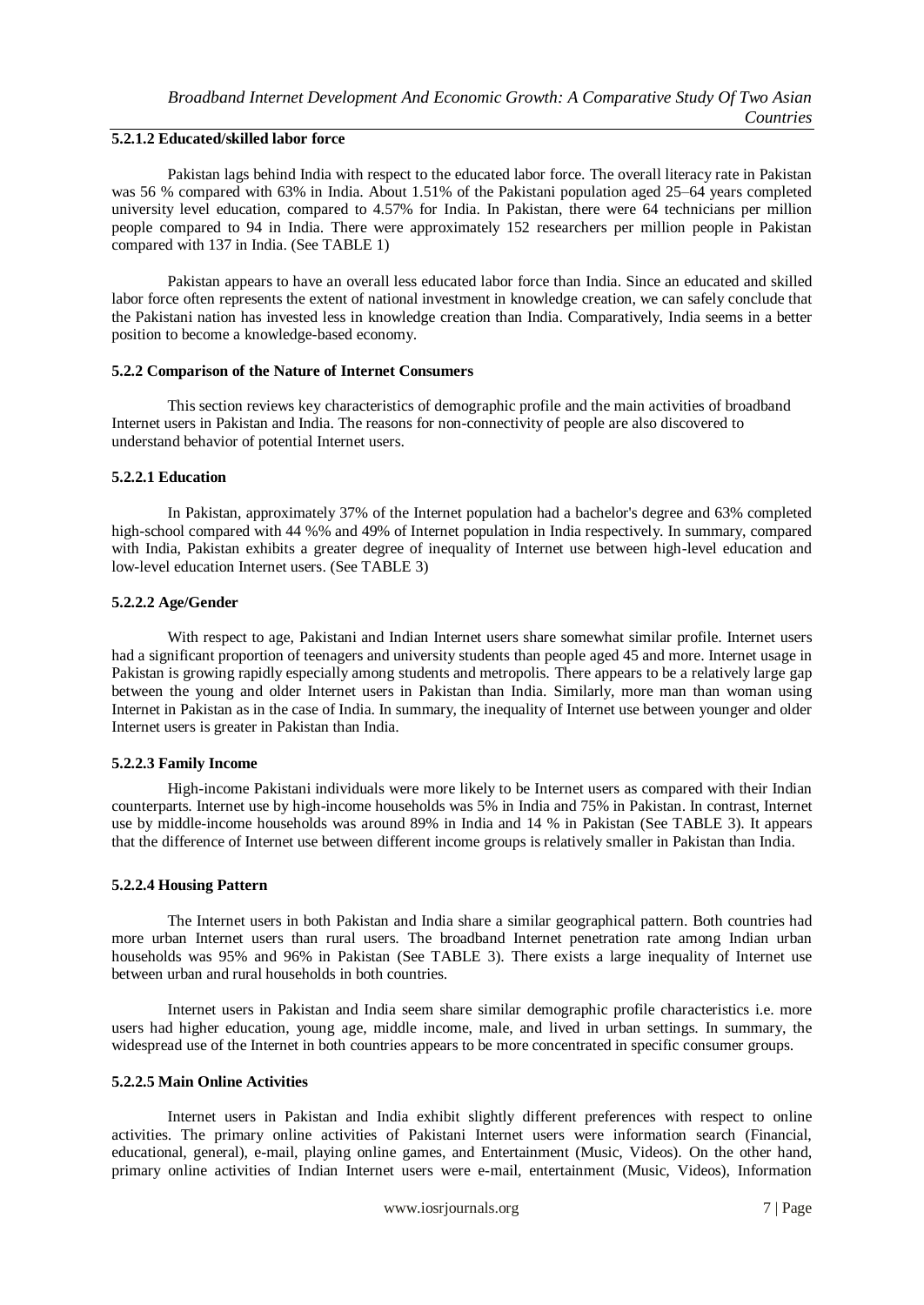Search (Financial, educational, general), and text chat (See TABLE 4). It appears that Internet users of both Pakistan and India share some common online activities such as information search, e-mail, and entertainment. Yet, Indian users appear to involve more in entertainment activities (such as music, videos, and games). A possible explanation of this phenomenon could be that Indian broadband Internet environment is more developed and a larger proportion Internet users is of young age.

# **5.2.2.6 Reasons for Not Using the Internet**

People who do not use Internet in Pakistan cite similar reasons compared with their Indian counterparts, but with varying degree of importance attached to each reason. Chief reasons for Pakistani users not using the Internet at home include "No awareness of Internet," "No need of Internet", "access elsewhere", "don"t have PC know-how", "don"t have PC", "concern with children", "improper electricity supply", and "unaffordable" in that order(See TABLE 4). Comparatively, unawareness of Internet and no need of Internet may be more significant issues influencing the rate of broadband Internet growth in Pakistan and India.

# **5.2.3 Comparison of Related/Supported Industries: E-commerce**

The likely activities of Internet users also include some specific activities that facilitate the growth of other industries such as e-commerce. Gartner group predicted that in 2005, Asian and Pacific region will account for 28% of world B2B E-commerce transactions which itself will grow to US\$ 2.4 trillion. The global B2B e-commerce transactions reached US\$ 12.4 trillion in 2011 as compared with US\$ 3.4 trillion in 2005. Another advantage of E-commerce is its transaction efficiency and cost savings. For example a banking transaction over the internet costs just 1% of an over-the-counter transaction at a branch (The Economist, 2009).

There exists disparity in e-commerce development between Pakistan and India. Pakistan had 1 secure servers per million inhabitants compared with 2 secured servers per million inhabitants in India (See TABLE 1). India is well ahead of Pakistan with respect to the overall volume and development of e-commerce. In December 2010, the total e-commerce transactions of India were 31598 crore Indian rupees(Bimal Anjum & Rajesh Tiwari, 2011). Though exact figures are not available, arguably, in Pakistan, E-commerce is almost nonexistent compared with the e-commerce transactions in the India. In India, B2B transactions dominated ecommerce transaction (92% of total e-commerce transaction). Though no exact figure available, arguably, the Pakistani Internet users inclined more to consume online content than to participate in online transactions. On the other hand, the low number of Internet secure servers and volume of online business transactions in Pakistan depicts significant shortage of online content and economic activities.

# **5.2.4 Comparison of Market Competition**

This section provides a review of competition between technologies (DSL, WiMAX etc.) and competition among companies in Pakistan and in India. Competition is assessed through the market share of different technologies, the ratio (CR4) of broadband Internet market's top-four firms, and the tariff of broadband Internet access service.

# **5.2.4.1 Growth of the Broadband Internet**

The number of broadband Internet subscribers increased from 1997 to 2011 in both Pakistan and India. Pakistan reveals much lower growth rates compared to India. Internet use at home grew at a rate of 3% in Pakistan while in India the growth rate was 35%. Besides other factors, relative lack of competition and low R&D in broadband appears to be significant factors behind this Pakistani broadband market growth despite the fact the number of broadband Internet providers increased significantly from 1999 to 2011. 5.2.4.2 Competition between Distribution Technologies

Pakistan and India differ with respect to trends in broadband access technologies. In Pakistan, Wireless broadband is leading with a market share of 50.5%. In India, fixed broadband is outpacing Wireless broadband with a market share of 93%. Wireless is taking pace and will grow keeping in view there is no comprehensive wired communication infrastructure in place in India today.

Differences among housing patterns, tele-density, regulatory dissimilarity, and government prioritization of ICT may have contributed to the different degrees of development of fixed and wireless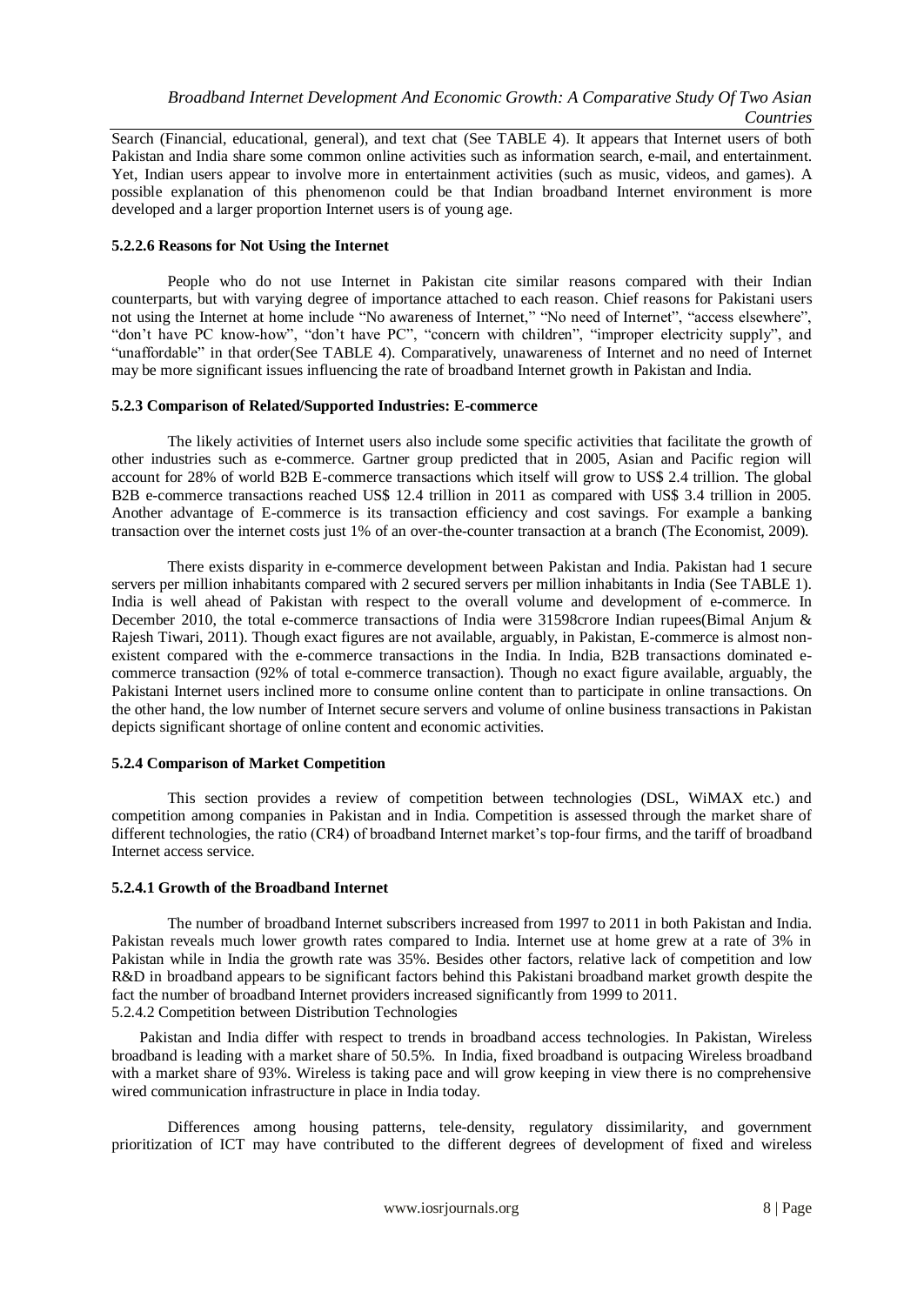broadband in both countries. The relatively low cost of building the local exchange in Pakistan<sup>6</sup> may have been helpful in dealing with distance limitation of fixed broadband technologies (such as DSL) but low tele-density is still a big issue.

The dominance of wireless in Pakistan might also be explained by the lack of telecommunication infrastructure and heavy deployment of Wi-max as an alternative to provide broadband access. In 2006, Motorola announced that Pakistan planned to roll out the world largest Wi-max network (CnetNews, 2006).

### **5.2.4.3 Competition between Broadband Internet Firms**

Both Pakistan and India have relatively concentrated broadband Internet markets. The broadband Internet markets in both Pakistan and India reveals a 2-waycompetition between state-owned telecommunication company and the private ISPs.

In Pakistan, the competition is between state-owned PTCL and the private ISPs. PTCL share of the broadband Internet market was 57 % in 2011. Wateen, the second-largest broadband service provider, had 15% of the market share. The other two significant players were Worldcall (10% market share) and Qubee (9% market share). Consequently, the CR4 ratio of the Pakistani broadband Internet market has been quite high: 91% in 2011. (See TABLE 6).

In India, state-owned BSNL share of the broadband Internet market was around 57 % in 2011. MTNL, the second-largest broadband service provider, had 13.2% of the market share. The other two significant players were Bharti Airtel (10.22% market share) and Reliance (7.72% market share). Consequently, the CR4 ratio of the Indian broadband market has been quite high: 88 % in 2011.

# **5.24.4 Broadband Internet Pricing**

Beside other factors, the price of broadband Internet access is significantly influenced by degree of competition among the broadband access providers(OECD, 2001a). In Pakistanis broadband prices are relatively high in comparison with India. In Pakistan, the fixed broadband internet access tariff (in US\$ per month) was 15 while in India it was 5 (See TABLE 1). One possible explanation of this contradiction could be the large number of broadband subscribers in India and the difference in relative price elasticity of demand of Pakistani and Indian broadband Internet subscribers.

# **VI. Discussion Of Results**

The growth of broadband Internet in India and Pakistan seems to be swayed by multiple factors. First, the governments in both countries have played different roles to develop their broadband Internet markets. Indian government implemented several policies (e.g. liberalizing the telecommunication industry and promoting privatization in telecommunication sector) to speed up the development and growth of the broadband Internet. Indian government efforts appear to play a continued role to develop Indian national economy which is consistent with the previous research (Porter, 1990a).The Indian government policies are in line with many developing countries policies to introduce economic policies to accelerate IT innovation[(King et al., 1994),(Brown & Thompson, 2011),(Gulati, Yates, & Williams, 2012)]. In contrast, the Pakistani government has also implemented various regulatory reforms to promote competition, innovation, and private investment in the telecommunications sector. However, there was little emphasis on building national broadband Internet infrastructure. Consistent with the previous studies(Gao&Rafiq, 2009), this approach, in general, has stimulated the development of broadband Internet services.

Comparing advanced factor conditions, we observe that Pakistan depicts somewhat different forms of strengths and weaknesses as compared to India. In Pakistan, the personal computer penetration rate, proportion of broadband Internet users, the number of World Wide Web hosts, and number of websites is low. In India, the penetration rate of personal computers, ratio of broadband Internet users, number of hosts, and number of websites are high. Two countries differ significantly with respect to highly educated labor force. It appears that the broadband Internet market in Pakistan appears to have developed with a focus online content consumption and broadband Internet market of India has focused on online content production. Consequently, Pakistan is not as strongly positioned to transform itself into a knowledge-based economy as India. Also, Pakistan doesn"t have

-

<sup>&</sup>lt;sup>6</sup>because the total area of Pakistan is much smaller than that of India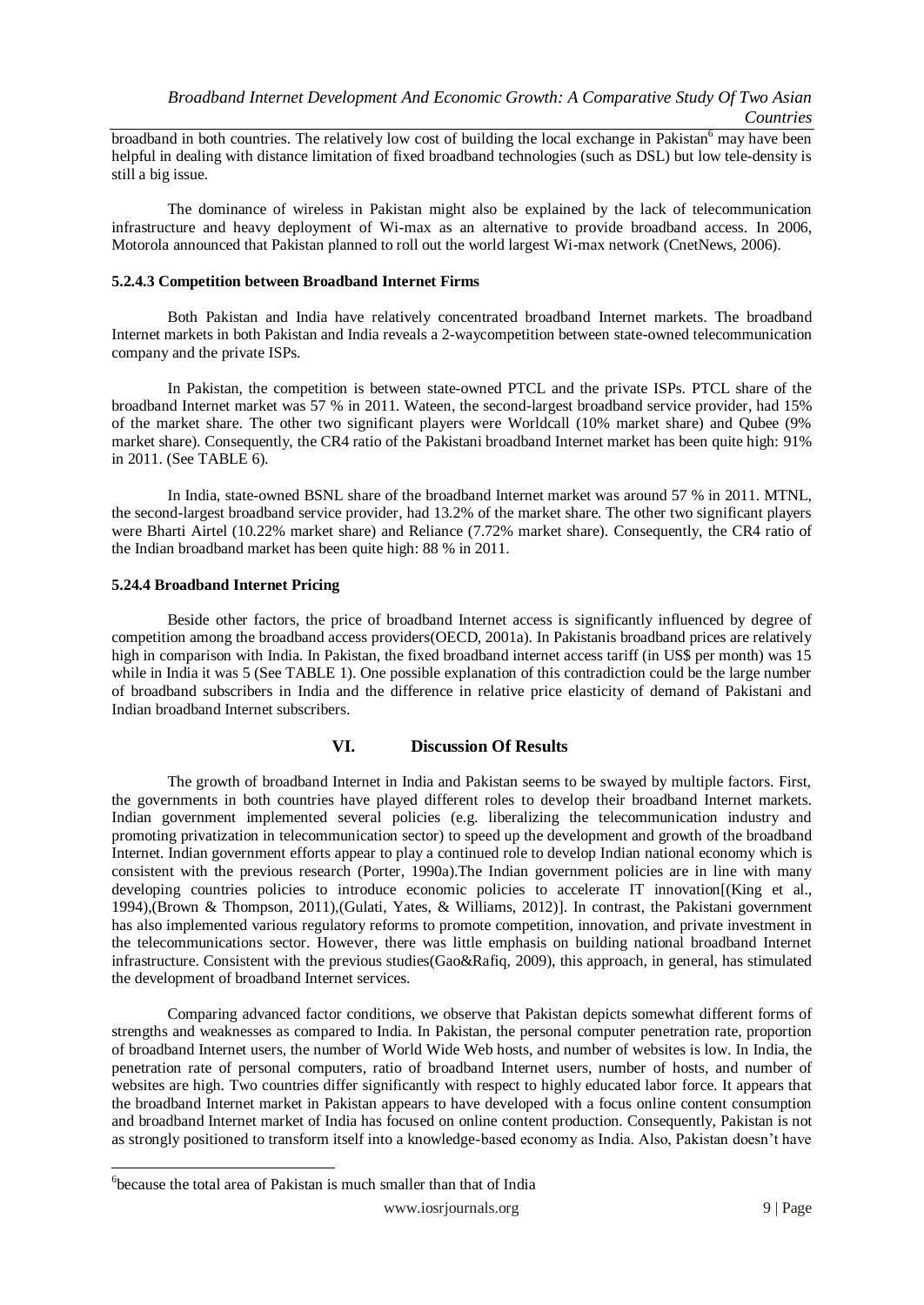advantage of network externalities in broadband Internet development. In other words, since Pakistan have less people connected to the Internet, the potential benefits from the network would be small and won"t be sufficient to support the development of broadband Internet network services in Pakistan.

Comparing consumer demand conditions, we observe that broadband Internet has grown in Pakistan at a slower rate than India. Though Pakistan has a similar demographic profile of household broadband Internet users as compared to India, Pakistan reveals a widespread inequality among various demographic groups of broadband Internet users.

Pakistan may have a comparative disadvantage in broadband Internet, compared with India, in part due to the less developed broadband Internet related industries such as e-commerce. Pakistani e-commerce market is much smaller in size than that of India. According to (Oxley &Yeung, 2001), the presence of an institutional environment that facilitates the transaction integrity is essential for the development of country-level ecommerce. (Seyal, Awais, Shamail, & Abbas, 2004) pointed out that perceived benefits, task variety, organizational culture and government support were the significant predictors of e-commerce adoption by Pakistani among small and medium enterprises in Pakistan. Some points out that the perceived mistrust among the Pakistani Internet users about the e-commerce is a significant factor hindering the e-commerce development in Pakistan(Sulaiman& Mohezar, 2007).

Competitive conditions appear to play a very significant role in broadband Internet expansion in Pakistan and India. According to (Porter, 1990a), creating and preserving competitive advantage in an industry has a strong empirical link with the intensity of domestic competition. India and Pakistan adopted similar broadband technologies. However, fixed broadband has dominated wireless broadband in India, while Wireless broadband continues to dominate fixed broadband in Pakistan. The housing pattern and regulatory environment has played a very important in dissimilar growth patterns of these technologies in Pakistan and India. The broadband Internet market of both Pakistan and is highly concentrated but Pakistan seems to have more local competition than the Indian broadband market.

The findings of this study provide important hints that affirm the positive impact of governmental broadband Internet policy on the development of a country"s broadband Internet market. The Indian government"s investment in the deployment of telecommunication infrastructure (including Optical-fiber networks) and early adoption of broadband Internet by urban users have impacted the supply and demand of broadband Internet services.

In essence, the Indian broadband Internet competitive advantage appears to be the active support of the Indian government and low prices of broadband Internet access. However, India still needs to work on improving the telecommunication infrastructure further and increase the PC penetration, and. To reap the economic benefits of increased broadband access is the next level of broadband Internet development. For this step, India needs to focus its attention to extend broadband Internet access to the rural population that could further strengthen the already growing and strong e-commerce market in India. India needs to work on reducing Internet access inequality and increase Internet literacy to ensure a continuous growth of broadband Internet demand and receive economic returns from this increased demand. Indian government needs to continue encouraging the development of alternative broadband technologies and extend its collaborative role in building major broadband network infrastructure to further accelerate the deployment of broadband Internet. In addition, information technology training and promotion programs are likely to speed up the development of knowledgebased economy which is an essential ingredient for the continued and successful growth of broadband Internet in India.

The active support of government also appears to be source of competitive advantage of broadband Internet in Pakistan. However, Pakistan still needs to work on improving the low penetration of computers and low broadband Internet penetration at home. In order to reap the economic benefits of broadband Internet deployment, Pakistan needs to focus its attention to increase skill base for production of online content, in addition to online content consumption, and building a strong e-commerce market. Pakistan and India share several drivers of broadband Internet. For example, continuation of policies encouraging alternative broadband technologies with an increased cooperative role of government and regulatory bodies in developing broadband infrastructure can also be helpful to speed up broadband Internet uptake in Pakistan. Similarly information technology training and promotion programs may be helpful in developing knowledge-based society and a skilled labor force. The knowledge and skilled labor force can in turn be helpful in addressing the problem of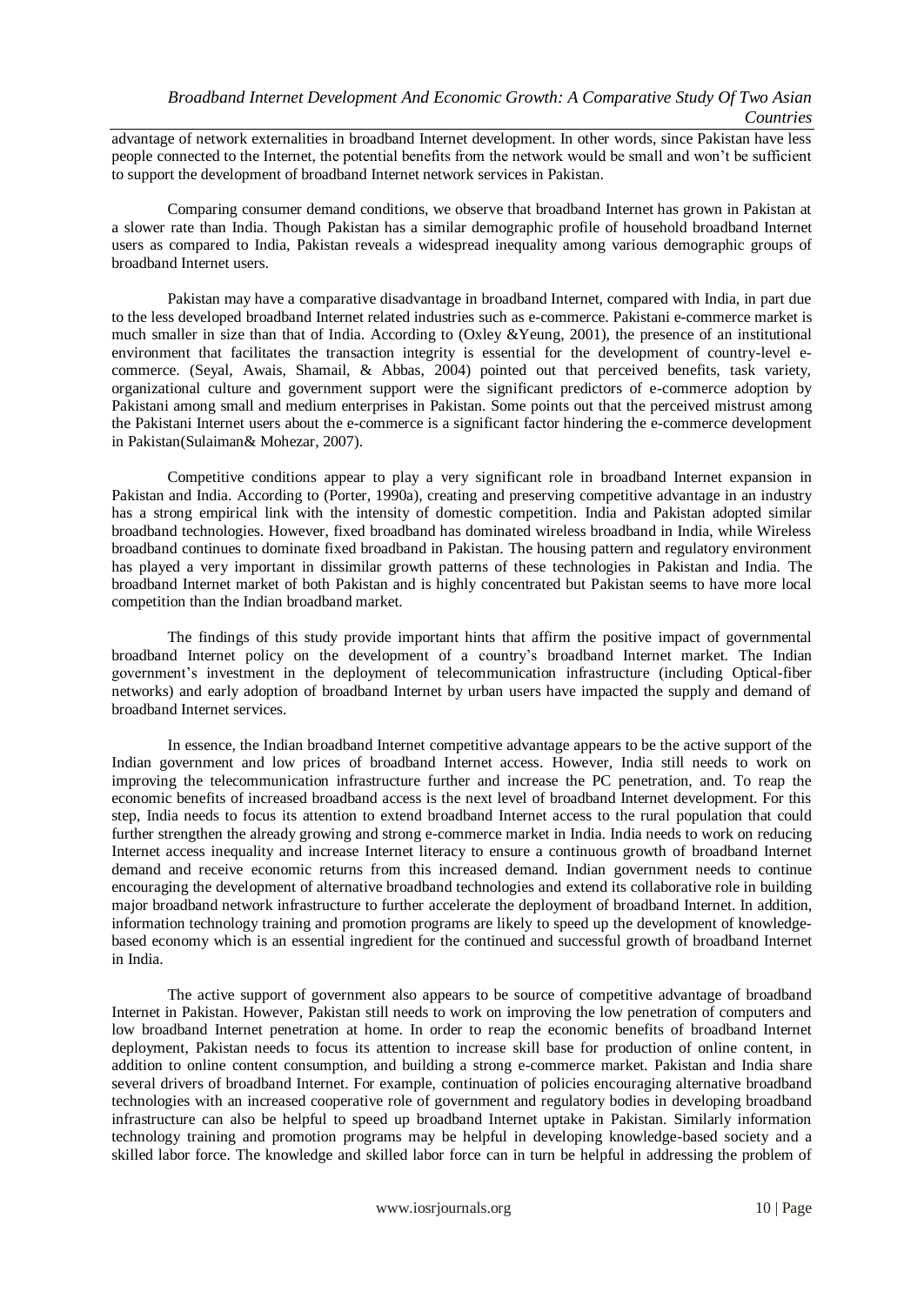inequality of Internet use and Internet literacy. It can also ensure a continuous growth of broadband Internet demand and economic benefits for broadband Internet.

# **VII. Research Implications**

The evidence provided by this study has significant implications helpful for Broadband Internet Service Providers and policymakers seeking to encourage consumer adoption of broadband.

# **VIII. Limitations Of Study And Further Research**

A main limitation of this study is the data which is not completely comparable by time periods and some data is unavailable. Results about interaction among the five determinants could be better achieved with more methodical and statistical analysis of an integrated data set. While this study focused on horizontal comparative development, future research may be longitudinal by taking into account other technologies and factors such as country"s culture. Such research could provide a more comprehensive framework for a more objective assessment of broadband Internet development in country.



Figure 1: Modified Porter Diamond Model Source: Porter (1990a) and (C. Lee & Chan-Olmsted, 2004)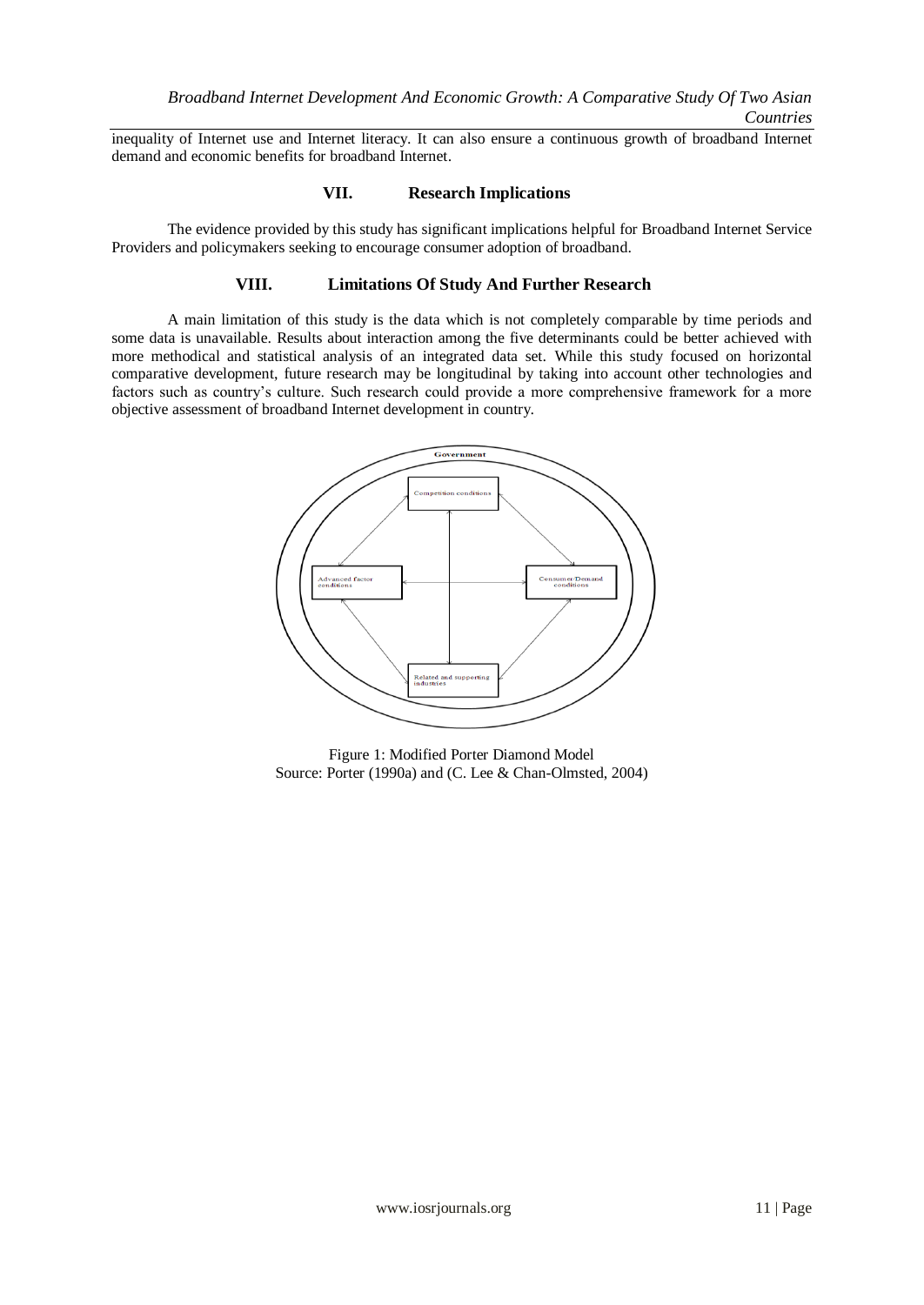| <b>Table 1: Comparison of Advanced Factor Conditions</b> |                          |                              |  |
|----------------------------------------------------------|--------------------------|------------------------------|--|
| <b>Indicator</b>                                         | Pakistan (As of December | <b>India</b> (As of December |  |
|                                                          | 2010)                    | 2010)                        |  |
| Personal computers per 100 people                        | 0.4                      | 3.3                          |  |
| Internet users per 100 people                            | 12.0                     | 5.3                          |  |
| Fixed broadband Internet subscribers                     | 0.37                     | 0.67                         |  |
| per 100 people                                           |                          |                              |  |
| International Internet bandwidth                         | 43                       | 32                           |  |
| bits per second per capita                               |                          |                              |  |
| Fixed broadband Internet access tariff                   | 15                       | $\overline{5}$               |  |
| \$ per month                                             |                          |                              |  |
| Secure Internet servers per million                      | 1                        | $\overline{2}$               |  |
| People                                                   |                          |                              |  |
| Estimated Web hosts per 1000 inhabitants                 | 0.65                     | 1.54                         |  |
| Websites in National Language                            | Not available            | 20,000                       |  |
| Websites in English $+$ Other languages                  | Not available            | 130,000                      |  |
| Technicians per million people                           | 64                       | 94                           |  |
| Percent of Population aged 25-64 completed university    | 1.51%                    | 4.57%                        |  |
| level education                                          |                          |                              |  |
| Researchers per million people                           | 152                      | 137                          |  |
| Level of competition: Internet Service Provider          | $\overline{C}$           | $\mathcal{C}$                |  |
| International Internet Bandwidth (bits per person)       | 5                        | 18                           |  |
| Government prioritization of ICT (Scale 1-7)             | 4.45                     | 5.53                         |  |
| Government Online Service Index (scale 0-1)              | 0.25                     | 0.37                         |  |
| Telephone lines (per 100 people)                         | 2.4                      | 3.1                          |  |

Source: (World Bank, 2011a), (World Bank, 2011b), (UNDP, 2011), (World Economic Forum, 2011)

# **Table 2: Total Adult (Age 15 & older) Literacy Rates (%)** (As of December 2010)

| Pakistan                    | India |  |
|-----------------------------|-------|--|
| 56                          | 63    |  |
| Source: (World Bank, 2011a) |       |  |

| Table 3: Internet users by demographic promes |                           |                                    |  |
|-----------------------------------------------|---------------------------|------------------------------------|--|
| Category                                      | Pakistan(As of June 2011) | <b>India</b> (As of December 2010) |  |
| <b>Education</b>                              |                           |                                    |  |
| <b>High School</b>                            | 63%                       | 44%                                |  |
| Bachelor's Degree                             | 37%                       | 49%                                |  |
| Age                                           |                           |                                    |  |
| Under 15-34                                   | 79%                       | 75 %                               |  |
| Age 35-45                                     | 20%                       | 22 %                               |  |
| Age $45+$                                     | 1%                        | 3 %                                |  |
| <b>Income</b>                                 |                           |                                    |  |
| Middle                                        | 14%                       | 88.9%                              |  |
| High                                          | 75%                       | 5.0%                               |  |
| <b>Housing Pattern</b>                        |                           |                                    |  |
| Rural (% of rural households                  | 4%                        | 5%                                 |  |
| using the Internet)                           |                           |                                    |  |
| Urban (% of urban households                  | 96%                       | 95 %                               |  |
| using the Internet)                           |                           |                                    |  |
| <b>Gender</b>                                 |                           |                                    |  |
| Male                                          | 65%                       | 76 %                               |  |
| Female                                        | 52%                       | 24 %                               |  |

**Table 3: Internet users by demographic profiles**

Source: (TRAI, 2010), (PTA, 2011), (Ahmed & Anoud, 2011), (ITU, 2011)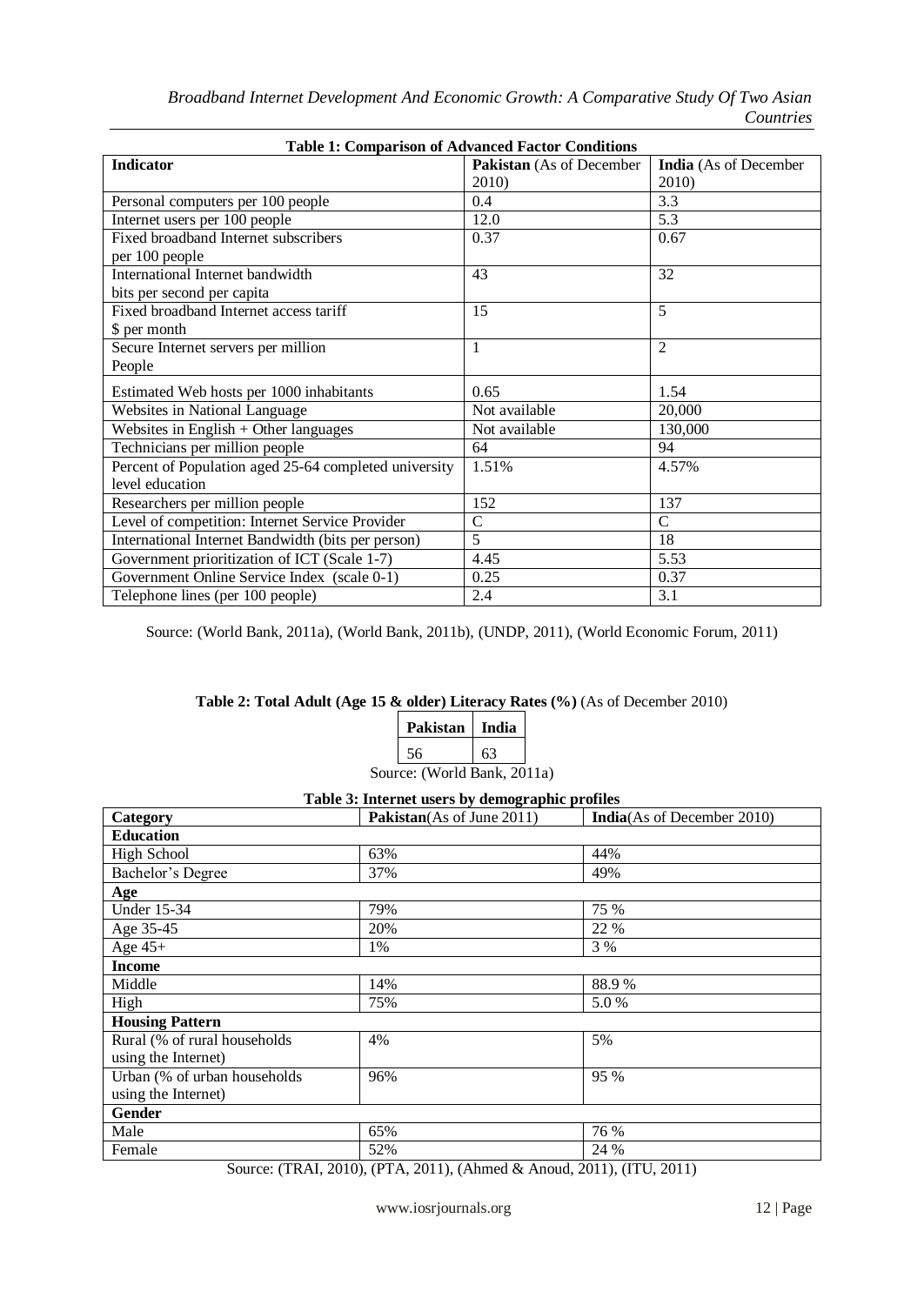| <b>Table 4.</b> Main binne activities and reasons for having no internet connection |                                                            |  |  |
|-------------------------------------------------------------------------------------|------------------------------------------------------------|--|--|
| <b>Pakistan</b> (As of June 2011)                                                   | <b>India</b> (As of December 2010)                         |  |  |
| Main online activities (in priority order)                                          |                                                            |  |  |
| 1) Information Search (Financial, educational,<br>general)                          | $1)$ E-mail                                                |  |  |
| 2) Email                                                                            | 2) Entertainment(Music, Videos)                            |  |  |
| 3) Playing online games                                                             | 3) Information Search (Financial, educational,<br>general) |  |  |
| 4) Entertainment (Music, Videos)                                                    | 4) Text chat                                               |  |  |
| 5) Internet telephony and videos                                                    | 5) Playing online games                                    |  |  |
| 6) Text chat                                                                        | 6) Internet telephony and videos                           |  |  |
| 7) Online Banking                                                                   | 7) Online Banking                                          |  |  |
| 8) Online Reservations                                                              | 8) Online Reservations                                     |  |  |
| Reasons for having no home connection (in priority order)                           |                                                            |  |  |
| 1) No awareness of Internet                                                         | 1) No awareness of Internet                                |  |  |
| 2) No Need of Internet                                                              | 2) No Need of Internet                                     |  |  |
| 3) Access elsewhere                                                                 | 3) Un-availability of Internet Access Point                |  |  |
| 4) Don't have PC know-how                                                           | 4) Don't have PC know-how                                  |  |  |
| 5) Do not have PC                                                                   | 5) Do not have PC                                          |  |  |
| 6) Concern with children                                                            | 6) Need guidance about Internet Use                        |  |  |
| 7) Improper electricity supply                                                      | 7) Improper electricity supply                             |  |  |
| 8) Unaffordable                                                                     | 8) Unaffordable                                            |  |  |

**Table 4: Main online activities and reasons for having no Internet connection**

Source: (TRAI, 2010), (Ahmed & Anoud, 2011), (Sehrish Akram & Nadia Asghar, 2012)

# **Table 5: Market shares (%) for residential Broadband Internet Markets**

|       | <b>Pakistan</b> (As of June 2011) | <b>India</b> (As of<br>December 2010) |                 |
|-------|-----------------------------------|---------------------------------------|-----------------|
| Fixed | <b>Wireless</b>                   | Fixed                                 | <b>Wireless</b> |
| 49.5  | 50.5                              | 93                                    | 6.23            |

#### Source: (TRAI, 2010), (PTA, 2011) **Table 6: Top 4 Broadband Internet Firms**

|     | <b>Pakistan</b> (As of June 2011) | <b>India</b> (As of December 2010) |
|-----|-----------------------------------|------------------------------------|
|     | <b>PTCL</b> (57%)                 | BSNL (56.84%)                      |
|     | Wateen $(15%)$                    | MTNL (13.20%)                      |
|     | WorldCall (10%)                   | BhartiAirtel (10.22%)              |
|     | $Wi-Tribe (9%)$                   | Reliance(7.72%)                    |
|     | Qubee $(3.1\%)$                   | Hathway $(1.87%)$                  |
|     | LinkDotNet (2.5%)                 | You Broadband (1.41%)              |
| CR4 | 91 %                              | 88%                                |

Source: (TRAI, 2010), (PTA, 2011)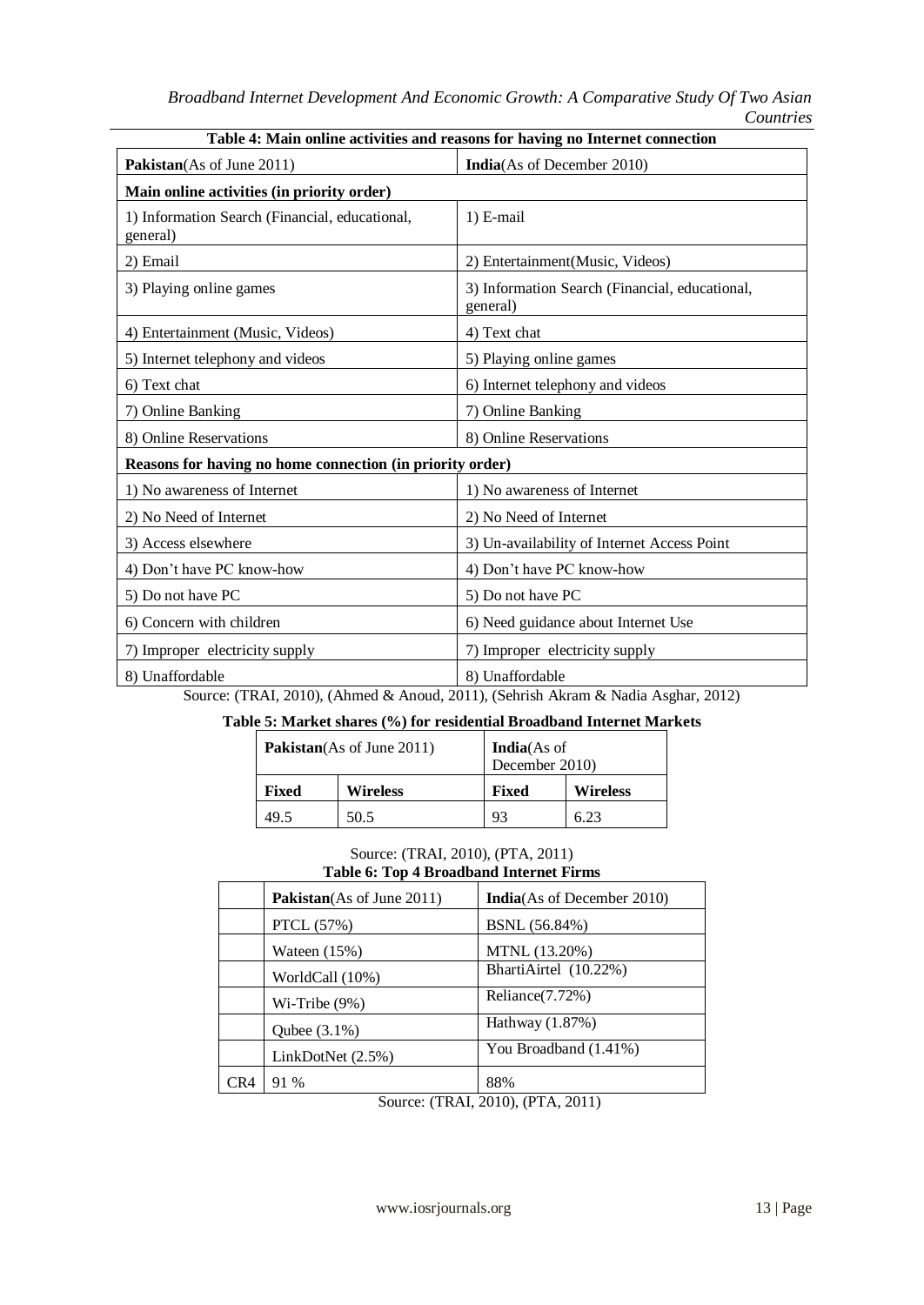#### **References**

- [1] Wolf, J. & Zee, N., 2000.*The Last Mile: Broadband and the Next Internet Revolution* 1st ed., Mcgraw-Hill.
- [2] Rao, B., 2001. Broadband innovation and the customer experience imperative. *International Journal on Media Management*, 3(2), pp.56–65.
- [3] CNetNews, 2002. CEOs talk broadband with Cheney CNET News. Available at: http://news.cnet.com/2100-1033-822691.html [Accessed March 25, 2012].
- [4] Sprano, E. &Zakak, A., 2000. E-COMMERCE CAPABLE: COMPETITIVE ADVANTAGE FOR COUNTRIES IN THE NEW WORLD E-CONOMY. *Competitiveness Review: An International Business Journal incorporating Journal of Global Competitiveness*, 10(2), pp.114–122.
- [5] Albert, S. &Flournoy, D., 2010.Think Global, Act Local.*International Journal of Sociotechnology and Knowledge Development*, 2(1), pp.59–79.
- [6] Lee, C. & Chan-Olmsted, S.M., 2004. Competitive advantage of broadband Internet: a comparative study between South Korea and the United States. *Telecommunications Policy*, 28(9–10), pp.649–677.
- [7] Garfield, M.J. & Watson, R.T., 1997. Differences in national information infrastructures: the reflection of national cultures. *The Journal of Strategic Information Systems*, 6(4), pp.313–337.
- [8] Han, G., 2003. Broadband Adoption in the United States and Korea: Business Driven Rational Model Versus Culture Sensitive Policy Model. *Trends in Communication*, 11(1), pp.3–25.
- [9] Hargittai, E., 1999. Weaving the Western Web: explaining differences in Internet connectivity among OECD countries.*Telecommunications Policy*, 23(10–11), pp.701–718.
- [10] OECD, 2001a.*The Development of Broadband Access in the OECD Countries*, OECD Publishing. Available at: http://ideas.repec.org/p/oec/stiaab/56-en.html [Accessed May 14, 2012].
- [11] OECD, 2008.Broadband Growth and Policies in OECD Countries. Available at: http://www.oecd.org/document/1/0,3343,en\_2649\_34223\_40931201\_1\_1\_1\_1,00.html [Accessed May 24, 2012].
- [12] Lee, H., O"Keefe, R.M. & Yun, K., 2003. The Growth of Broadband and Electronic Commerce in South Korea: Contributing Factors. *The Information Society*, 19(1), pp.81–93.
- [13] Choudrie, J. & Lee, H., 2004. Broadband development in South Korea: institutional and cultural factors. *European Journal of Information Systems*, 13(2), pp.103–114.
- [14] Hon, W.S., 1992. Exploiting information technology: A case study of Singapore.*World Development*, 20(12), pp.1817–1828.
- [15] King, J.L. et al., 1994. Institutional Factors in Information Technology Innovation.*Information Systems Research*, 5(2), pp.139– 169.
- [16] Cane, A., 1992. Information technology and competitive advantage: Lessons from the developed countries. *World Development*, 20(12), pp.1721–1736.
- [17] Goodman, S. et al., 1994. The global diffusion of the Internet: patterns and problems. *Commun.ACM*, 37(8), pp.27–31.
- [18] Bazar, B., 1997.A Preliminary Model of Internet Diffusion within Developing Countries. Available at: http://ausweb.scu.edu.au/proceedings/boalch/paper.html [Accessed May 14, 2012].
- [19] Wolcott, P. et al., 2001. A Framework for Assessing the Global Diffusion of the Internet.*Journal of the Association for Information Systems*, 2(1). Available at: http://aisel.aisnet.org/jais/vol2/iss1/6.
- [20] Beilock, R. &Dimitrova, D.V., 2003.An exploratory model of inter-country Internet diffusion.*Telecommunications Policy*, 27(3– 4), pp.237–252.
- [21] Mbarika, V.W. & Byrd, T.A., 2009. An Exploratory Study of Strategies to Improve Africa"s Least Developed Economies; Telecommunications Infrastructure: The Stakeholders Speak. *IEEE Transactions on Engineering Management*, 56(2), pp.312– 328.
- [22] Oxley, J.E. &Yeung, B., 2001. E-Commerce Readiness: Institutional Environment and International Competitiveness. *Journal of International Business Studies*, 32(4), pp.705–723.
- [23] Greenstein, S. & Prince, J., 2006.The Diffusion of the Internet and the Geography of the Digital Divide in the United States.National Bureau of Economic Research Working Paper Series, No. 12182. Available at: States.*National Bureau of Economic Research Working Paper Series*, No. 12182. Available at: http://www.nber.org/papers/w12182.
- [24] Turk, T., JermanBlažič, B. &Trkman, P., 2008.Factors and sustainable strategies fostering the adoption of broadband communications in an enlarged European Union.*Technological Forecasting and Social Change*, 75(7), pp.933–951.
- [25] Czernich, N. et al., 2011. Broadband Infrastructure and Economic Growth.*The Economic Journal*, 121(552), pp.505–532.
- [26] Schumpeter, J.A., 1947. *Capitalism, Socialism And Democracy*, Kessinger Publishing, LLC.
- [27] Dosi, G., Pavitt, K. &Soete, L., 1990.*The Economics of Technical Change and International Trade*, Laboratory of Economics and Management (LEM), Sant"Anna School of Advanced Studies, Pisa, Italy. Available at: http://ideas.repec.org/b/ssa/lembks/dosietal-1990.html [Accessed May 24, 2012].
- [28] Fagerberg, J., 1988. International Competitiveness.*The Economic Journal*, 98(391), pp.355–374.
- [29] Porter, M.E., 1990a. *Competitive Advantage of Nations*, Free Press.
- [30] Grant, R.M., 2006. Porter"s "competitive advantage of nations": An assessment. *Strategic Management Journal*, 12(7), pp.535– 548.
- [31] Kaufman, A. et al., 1994. Porter"s Model for Geographic Competitive Advantage: The Case of New Hampshire. *Economic Development Quarterly*, 8(1), pp.43–66.
- [32] Rugman& Alan, 1992. Porter takes the wrong turn. *Business Quarterly*, 57(36), pp.59–64.
- [33] Bellak, C.J. & Weiss, A., 1993.A note on the Austrian "diamond."*Management International Review*, 33(2), pp.109–118.
- [34] Rugman&D"Cruz, 1993. The "Double Diamond" Model of International Competitiveness: The Canadian Experience. , 33, pp.17–39.
- [35] Cartwright, W.R., 1993. Multiple Linked "Diamonds" and the International Competitiveness of Export-Dependent Industries: The New Zealand Experience. *MIR: Management International Review*, 33, pp.55–70.
- 
- [36] O"Donnellan, 1994. The presence of Porter"s sectoral clustering in Irish manufacturing. , 25, pp.221–231. Moon, H.C., Rugman, A.M. &Verbeke, A., 1995.The generalized double diamond approach to international competitiveness., Research in Global Strategic Management(5), pp.97–114.
- [38] O"Malley, E. & O"Gorman, C., 2001.Competitive Advantage in the Irish Indigenous Software Industry and the Role of Inward Foreign Direct Investment.*European Planning Studies*, 9(3), pp.303–321.
- [39] Öz, Ö., 2002. Assessing Porter"s framework for national advantage: the case of Turkey.*Journal of Business Research*, 55(6), pp.509–515.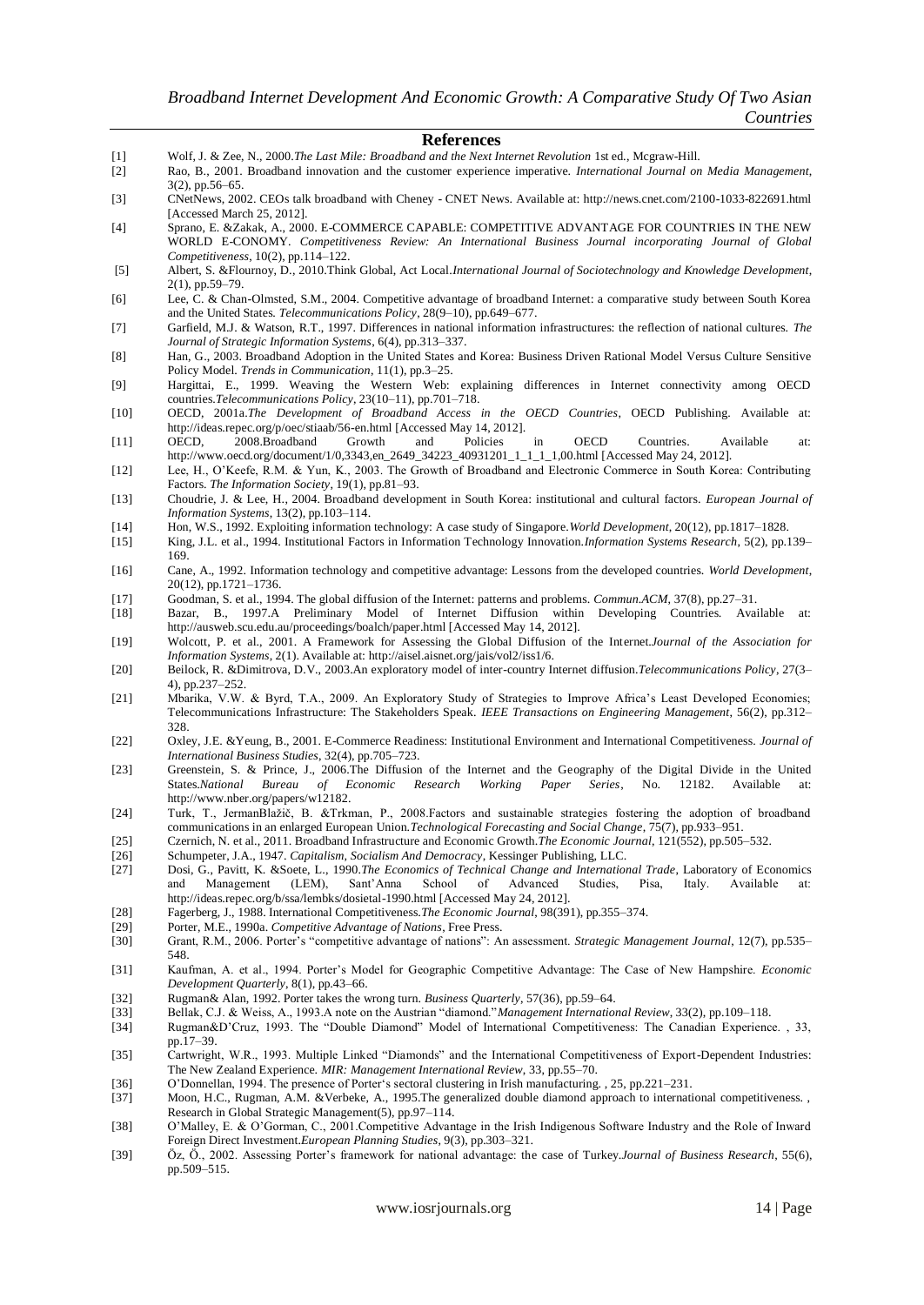- [40] Sohn, J., 2004. Do birds of a feather flock together?: Economic linkage and geographic proximity. *The Annals of Regional Science*, 38(1), pp.47–73.
- [41] Healey, M.J. & Dunham, P.J., 1994.Changing Competitive Advantage in a Local Economy: The Case of Coventry, 1971- 90.*Urban Studies*, 31(8), pp.1279–1301.
- [42] Curran, P.J., 2001. Competition in UK Higher Education: Applying Porter"s diamond model to Geography departments. *Studies in Higher Education*, 26(2), pp.223–251.
- [43] Chobanyan, A. & Leigh, L., 2006. The competitive advantages of nations: Applying the "Diamond" model to Armenia. *International Journal of Emerging Markets*, 1(2), pp.147–164.
- [44] Chang, S.-C., 2005. The TFT–LCD industry in Taiwan: competitive advantages and future developments. *Technology in Society*, 27(2), pp.199–215.
- [45] Wonglimpiyarat, J., 2005. What are the mechanisms driving the success of the US Silicon Valley? *International Journal of Technology, Policy and Management*, 5(2), pp.200 – 213.
- [46] Wonglimpiyarat, J., 2006. The dynamic economic engine at Silicon Valley and US Government programmes in financing innovations. *Technovation*, 26(9), pp.1081–1089.
- [47] Wu, D., 2006. *Analyzing China's automobile industry competitiveness through Porter's diamond model*, Lethbridge, Alta. : University of Lethbridge, Faculty of Management, 2006. Available at: https://www.uleth.ca/dspace/handle/10133/583 [Accessed May 15, 2012].
- [48] Williams, M. et al., 2010. What Role Should Governments Play in Broadband Development? In *ICTs for Development*. OECD Publishing, pp. 119–137. Available at: http://www.oecd-ilibrary.org/development/icts-for-development/what-role-shouldgovernments-play-in-broadband-development\_9789264077409-6-en [Accessed May 26, 2012].
- [49] Picot, A. &Wernick, C., 2007.The role of government in broadband access.*Telecommunications Policy*, 31(10–11), pp.660–674.
- [50] Bradshaw, Y. & Wallace, M., 1991. Informing Generality and Explaining Uniqueness: The Place of Case Studies in Comparative Research. *International Journal of Comparative Sociology*, 32(1-2), pp.154–171.
- [51] Yin, R.K., 1992.The Case Study Method as a Tool for Doing Evaluation.*Current Sociology*, 40(1), pp.121–137.
- [52] Winston Tellis, 1997. Introduction to Case Study.*The Qualitative Report, Volume 3, Number 2*. Available at: http://www.nova.edu/ssss/QR/QR3-2/tellis1.html [Accessed May 26, 2012].
- [53] Yin, D.R.K., 2002.*Applications of Case Study Research Second Edition* 2nd ed., Sage Publications, Inc.
- [54] Gomm, R., Hammersley, M. & Foster, P. eds., 2000.*Case Study Method: Key Issues, Key Texts* annotated ed., Sage Publications Ltd.
- [55] Dul, J. &Hak, T., 2007.*Case Study Methodology in Business Research*, Butterworth-Heinemann.
- [56] O"Shaughnessy, N.J., 1996. Michael Porter"s revisited. *Management Decision*, 34(6), pp.12–20.
- [57] Beije, P.R. & Nuys, H.O. eds., 1995.*The Dutch Diamond: The Usefulness of Porter in Analyzing Small Countries*, GarantUitgevers N V.
- [58] Guillén, M.F. &Suárez, S.L., 2001.Developing the Internet: entrepreneurship and public policy in Ireland, Singapore, Argentina, and Spain.*Telecommunications Policy*, 25(5), pp.349–371.
- [59] Wunnava, P.V. &Leiter, D.B., 2009.Determinants of Intercountry Internet Diffusion Rates.*American Journal of Economics and Sociology*, 68(2), pp.413–426.
- [60] Atkinson, R.D. & Court, R.H., 1998.*The New Economy Index: Understanding America's Economic Transformation*, Progressive Policy Institute.
- [61] OECD, 2001b.OECD Economic Outlook, Volume 2001 Issue 1. Available at: http://www.oecd-ilibrary.org/economics/oecdeconomic-outlook-volume-2001-issue-1\_eco\_outlook-v2001-1-en [Accessed May 26, 2012].
- [62] OECD, 2001c. OECD Reviews of Regulatory Reform: Regulatory Reform in Korea 2000. Available at: http://www.oecdilibrary.org/fr/governance/oecd-reviews-of-regulatory-reform-regulatory-reform-in-korea-2000\_9789264181748-en [Accessed May 26, 2012].
- [62] US Census Bureau, 2001.Measuring Electronic Business. Available at: http://www.census.gov/econ/estats/archives.html [Accessed May 26, 2012].
- [63] PTA. (2011). PTA Annual Report 2011. Retrieved May 25, 2012, from
- http://www.pta.gov.pk/index.php?option=com\_content&view=article&id=361&Itemid=590
- [64] ABI Research, 2012.Indian Broadband Subscriber Base to Top 15 Million in 2012. Available at: http://www.abiresearch.com/press/3848-Indian+Broadband+Subscriber+Base+to+Top+15+Million+in+2012 [Accessed May 17, 2012].
- [65] TimesofIndia, 2012.Trai"s proposal can lead to hike in mobile tariff: Uninor The Times of India. Available at: http://timesofindia.indiatimes.com/tech/news/telecom/Trais-proposal-can-lead-to-hike-in-mobile-tariff-Uninor/articleshow/13163405.cms [Accessed May 17, 2012].
- [66] TRAI. (2010). Recommendation on National Broadband Plan. Retrieved May 25, 2012, from
- http://www.trai.gov.in/Content/RecommendationDescription.aspx?RECOMEND\_ID=360&qid=11
- [67] Informationweek, 2011. Government of India shares plans to increase broadband penetration. Available at: http://www.informationweek.in/Government/11-12-
- 14/Government\_of\_India\_shares\_plans\_to\_increase\_broadband\_penetration.aspx [Accessed May 17, 2012].
- [68] BusinessWire.com, 2011. A 2011 India Telecoms, Mobile, Broadband and Forecasts Report: India Continues to be One of the Fastest and Largest Growing Major Telecom Markets in the World | Business Wire. Available at: http://www.businesswire.com/news/home/20110715005047/en/Research-Markets-2011-India-Telecoms-Mobile-Broadband [Accessed May 17, 2012].
- [69] Ahmed, M. &Anoud, 2011.Effects of Various Cultural Attributes on Web Browsing Behavior of Developing Countries" Online Community. , 2(1).
- [70] BimalAnjum& Rajesh Tiwari, 2011.Economic and Social Impacts of E-Commerce.*International Journal of Computing and Corporate Research*. Available at: http://www.ijccr.com/November2011/9.pdf [Accessed June 1, 2012].
- [71] Brown, D.H. & Thompson, S., 2011. Priorities, policies and practice of e-government in a developing country context: ICT infrastructure and diffusion in Jamaica. *European Journal of Information Systems*, 20(3), pp.329–342.
- [72] CnetNews, 2006. Pakistan plans largest mobile WiMax rollout CNET News. *CNET*. Available at: http://news.cnet.com/2100- 1039\_3-6075684.html [Accessed May 27, 2012].
- [73] Gao, P. &Rafiq, A., 2009. The transformation of the mobile telecommunications industry in Pakistan: A developing country perspective. *Telecommunications Policy*, 33(5–6), pp.309–323.